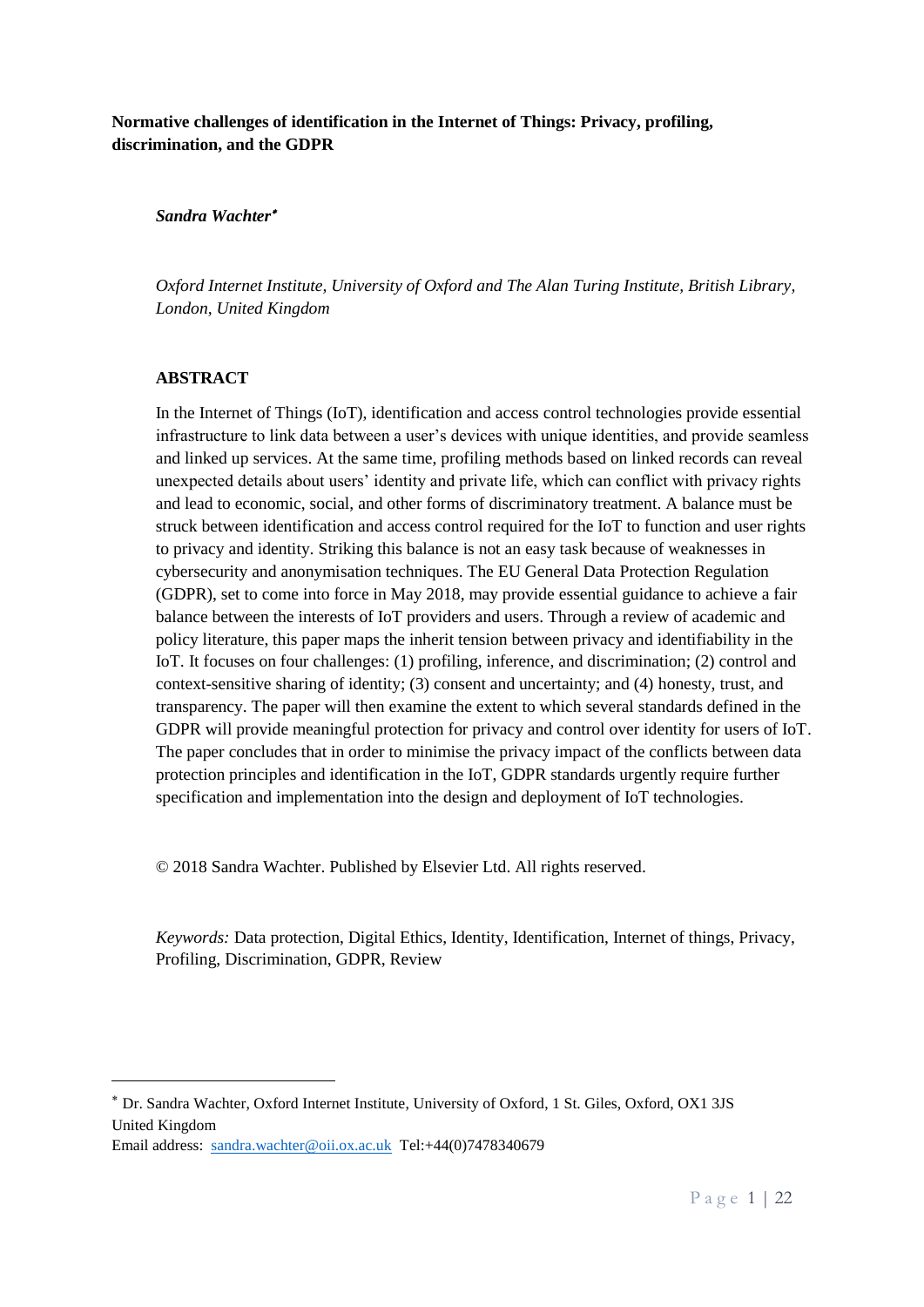### **1 Introduction**

Usage of the 'Internet of Things'  $(IoT)^1$  is rapidly growing. The European Union expects major investments in areas such as smart homes, personal wellness and wearables, smart energy, smart cities, and smart mobility.<sup>2</sup> IoT applications are emerging across myriad sectors, for example in healthcare,<sup>3</sup> energy consumption and utility monitoring,<sup>4</sup> transportation and traffic control,<sup>5</sup> logistics,<sup>6</sup> production and supply chain management,<sup>7</sup> agriculture,<sup>8</sup> public space and environmental monitoring,<sup>9</sup> social interactions,<sup>10</sup> personalised shopping and commerce,<sup>11</sup> domestic automation,<sup>12</sup> and others. These IoT devices constantly collect vast amounts of personal data such as location data and health data (e.g. FitBit) in order to function properly or to optimise and customise their services.

The IoT is defined by connections and linked services, tailored to the specific requirements of users. Objects and services must be connected to one another and share data about a specific user to provide networked services that are informed by more than the user's direct interaction with a particular node. Without repeated and consistent identification of users, linked up, seamless services would not be possible.

<sup>5</sup> Sicari and others (n 4); Khodadadi, Dastjerdi and Buyya (n 1).

<sup>&</sup>lt;u>.</u> <sup>1</sup> Defining the 'Internet of Things' is not straightforward. As argued by Whitemore et al. based on a 2015 literature survey, a core concept of the IoT is that "everyday objects can be equipped with identifying, sensing, networking and processing capabilities that will allow them to communicate with one another and with other devices and services over the Internet to achieve some useful objective" (Andrew Whitmore, Anurag Agarwal and Li Da Xu, 'The Internet of Things--A Survey of Topics and Trends' (2015) 17 Information Systems Frontiers; New York 261, 261). While seemingly any Internet-connected object can be treated as part of the IoT, narrower definitions are also available. In logistics and supply chain management, the Internet of Things can refer simply to 'objects' embedded with RFID tags, allowing for unique identification and monitoring of object movement and consumption (Whitmore, Agarwal and Da Xu; Rolf H Weber, 'Internet of Things ? New Security and Privacy Challenges' (2010) 26 Computer Law & Security Review 23.). The term is also often used as a synonym for ubiquitous computing or ambient intelligent, referring to "smart devices, sensors, human beings, and any other object that is aware of its context and is able to communicate with other entities" (Farzad Khodadadi, Amir Vahid Dastjerdi and Rajkumar Buyya, 'Internet of Things: An Overview' [2017] arXiv preprint arXiv:1703.06409 <https://arxiv.org/abs/1703.06409> accessed 30 June 2017.). In other words, the IoT can refer to a network of sensing objects that monitor and record aspects of their environment and the behaviours of users within it. Alongside well-established RFID tags, wireless sensor networks and Bluetoothenabled devices have emerged as IoT sensors.

<sup>2</sup> European Commission, 'Commission Staff Working Document: Advancing the Internet of Things in Europe' (European Commission 2016) SWD(2016) 110 final 31 <http://eur-lex.europa.eu/legal-

content/EN/TXT/PDF/?uri=CELEX:52016SC0110&from=EN> accessed 8 July 2017.

<sup>&</sup>lt;sup>3</sup> Khodadadi, Dastjerdi and Buyya (n 1); F Gonçalves and others, 'Security Architecture for Mobile E-Health Applications in Medication Control', *2013 21st International Conference on Software, Telecommunications and Computer Networks - (SoftCOM 2013)* (2013); Cisco, 'Securing the Internet of Things: A Proposed Framework' (2016) <http://www.cisco.com/c/en/us/about/security-center/secure-iot-proposed-framework.html> accessed 6 July 2017.

<sup>4</sup> S Sicari and others, 'Security, Privacy and Trust in Internet of Things: The Road Ahead' (2015) 76 Computer Networks 146; Khodadadi, Dastjerdi and Buyya (n 1).

<sup>6</sup> Sicari and others (n 4); C Yuqiang, G Jianlan and H Xuanzi, 'The Research of Internet of Things' Supporting Technologies Which Face the Logistics Industry', *2010 International Conference on Computational Intelligence and Security* (2010).

<sup>7</sup> Sicari and others (n 4); L Weiss Ferreira Chaves and C Decker, 'A Survey on Organic Smart Labels for the Internet-of-Things', *2010 Seventh International Conference on Networked Sensing Systems (INSS)* (2010).

<sup>8</sup> Khodadadi, Dastjerdi and Buyya (n 1).

<sup>9</sup> Sicari and others (n 4); Khodadadi, Dastjerdi and Buyya (n 1).

<sup>10</sup> Khodadadi, Dastjerdi and Buyya (n 1).

 $11$  Sicari and others (n 4).

<sup>12</sup> Khodadadi, Dastjerdi and Buyya (n 1).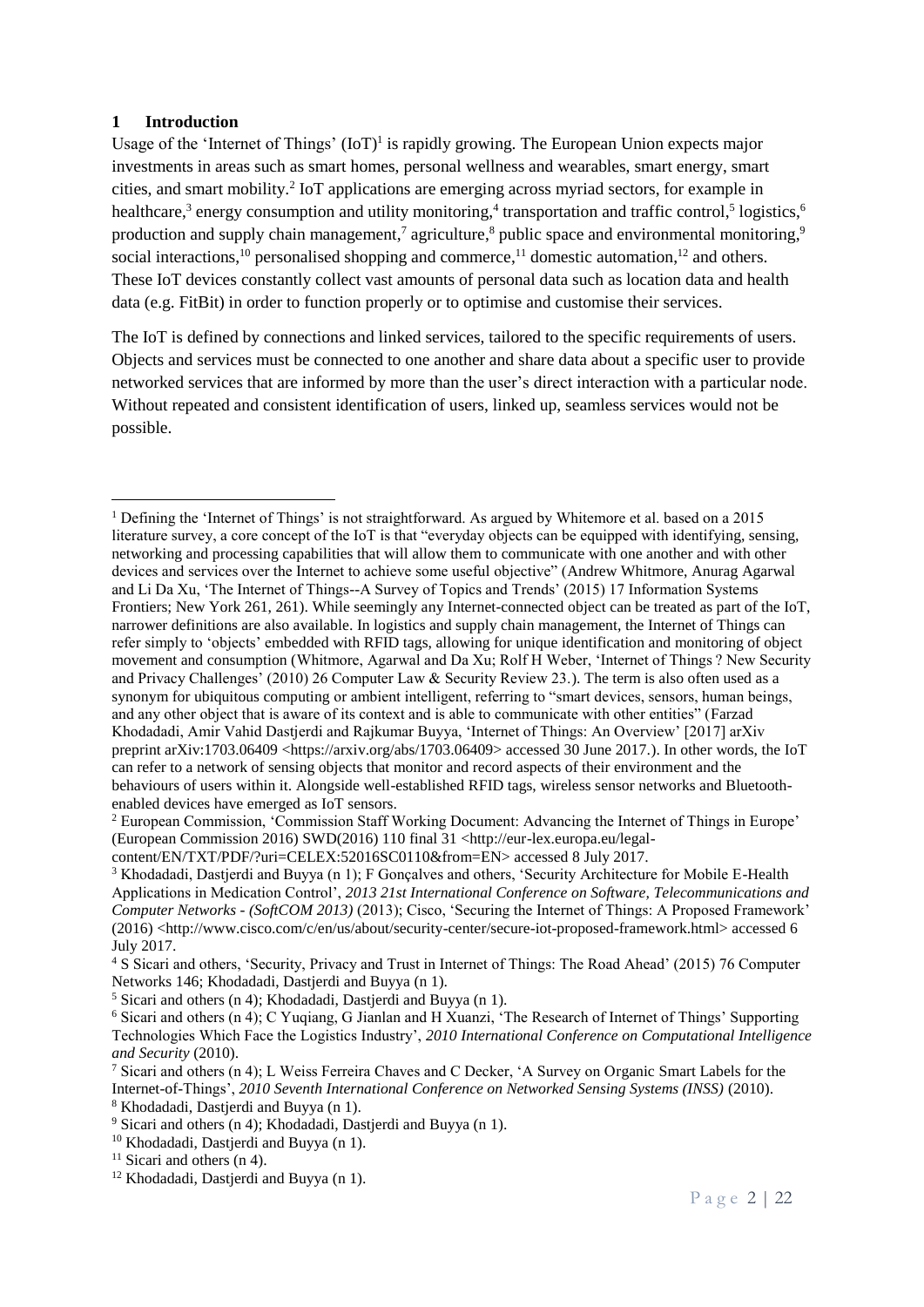However, the pursuit of identification and personalisation of users poses a risk to privacy. Data controllers can draw inferences from these data.<sup>13</sup> Users can easily perceive this insight as invasive, unexpected, and unwelcome. Discriminatory treatment can also result from inferential analytics and linkage of disparate records,<sup>14</sup> motivating limitations on user profiling.<sup>15</sup> The impossibility of anonymising data<sup>16</sup> and weak cybersecurity standards (often owing to the limited computational power of identifying technologies such as WiFi or RFID)<sup>17</sup> can exacerbate privacy risks.

Together, these risks make free and well-informed consent challenging in the IoT. Privacy policies often fail to communicate clearly the risks of data processing and linkage of user records (which requires consistent user identification). <sup>18</sup> The EUs General Data Protection Regulation (GDPR) might improve the situation. The regulation will come into force in May 2018, and accounts for many of these risks. The GDPR creates governing principles of data processing (Articles 5 and 25) and establishes new data protection standards relevant for IoT devices. New harmonised standards relating to informed consent, notification duties, privacy by design and privacy by default, data protection impact assessment, algorithmic transparency, automated decision-making, and profiling will apply across Europe.

These standards will be undermined by the tendency of IoT devices and services to collect, share, and store large and varied types of personal data, to operate seamlessly and covertly, and to personalise functions based on prior behaviour.

This paper analyses the inherit tension between privacy and identifiability in IoT by reviewing prior discussion in academic and policy discourse. Four topics are identified which describe the nature and effects of privacy challenges arising from identity management in the IoT: (1) profiling, inference, and discrimination; (2) control and context-sensitive sharing of identity; (3) consent and uncertainty; and (4) honesty, trust, and transparency. Key issues and potential solutions to balance privacy and identifiability are analysed in the context of new requirements and protections introduced by the GDPR. The analysis suggests that new approaches to transparency and user awareness will be crucial to balance privacy and identifiability, while accounting for potential discrimination, weaknesses in security and anonymisation, and poorly informed consent. Rather than promising that privacy can always be guaranteed in the IoT, transparency, awareness, and honesty are needed about the possible risks (e.g. via notifications, or access rights). Without open communication of the risks inherent to the IoT, informed consent and informational self-determination will be hindered.

The paper is structured as follows: section 2 describes the role of identification technologies in the IoT to provide linked up, personalised services. Section 3 then examines the tension between user privacy and linkage enabled by IoT identification technologies. Section 4 then reviews how academic

<https://papers.ssrn.com/sol3/papers.cfm?abstract\_id=1450006> accessed 28 June 2017.

<sup>&</sup>lt;sup>13</sup> Sarah Johanna Eskens, 'Profiling the European Citizen in the Internet of Things: How Will the General Data Protection Regulation Apply to This Form of Personal Data Processing, and How Should It?' (Social Science Research Network 2016) SSRN Scholarly Paper ID 2752010 <https://papers.ssrn.com/abstract=2752010> accessed 8 July 2017.

<sup>&</sup>lt;sup>14</sup> Solon Barocas and Andrew D Selbst, 'Big Data's Disparate Impact' (2016) 104 California Law Review. <sup>15</sup> Sandra Wachter, 'Privacy: Primus Inter Pares ― Privacy as a Precondition for Self-Development, Personal Fulfilment and the Free Enjoyment of Fundamental Human Rights' (Social Science Research Network 2017) SSRN Scholarly Paper ID 2903514 <https://papers.ssrn.com/abstract=2903514> accessed 19 February 2017. <sup>16</sup> Paul Ohm, 'Broken Promises of Privacy: Responding to the Surprising Failure of Anonymization'

<sup>&</sup>lt;sup>17</sup> R Roman, P Najera and J Lopez, 'Securing the Internet of Things' (2011) 44 Computer 51.

<sup>&</sup>lt;sup>18</sup> Omer Tene and Jules Polonetsky, 'Big Data for All: Privacy and User Control in the Age of Analytics' [2013] Nw.J. Tech. & Intell. Prop. <http://heinonlinebackup.com/hol-cgi-

bin/get\_pdf.cgi?handle=hein.journals/nwteintp11&section=20> accessed 2 October 2014.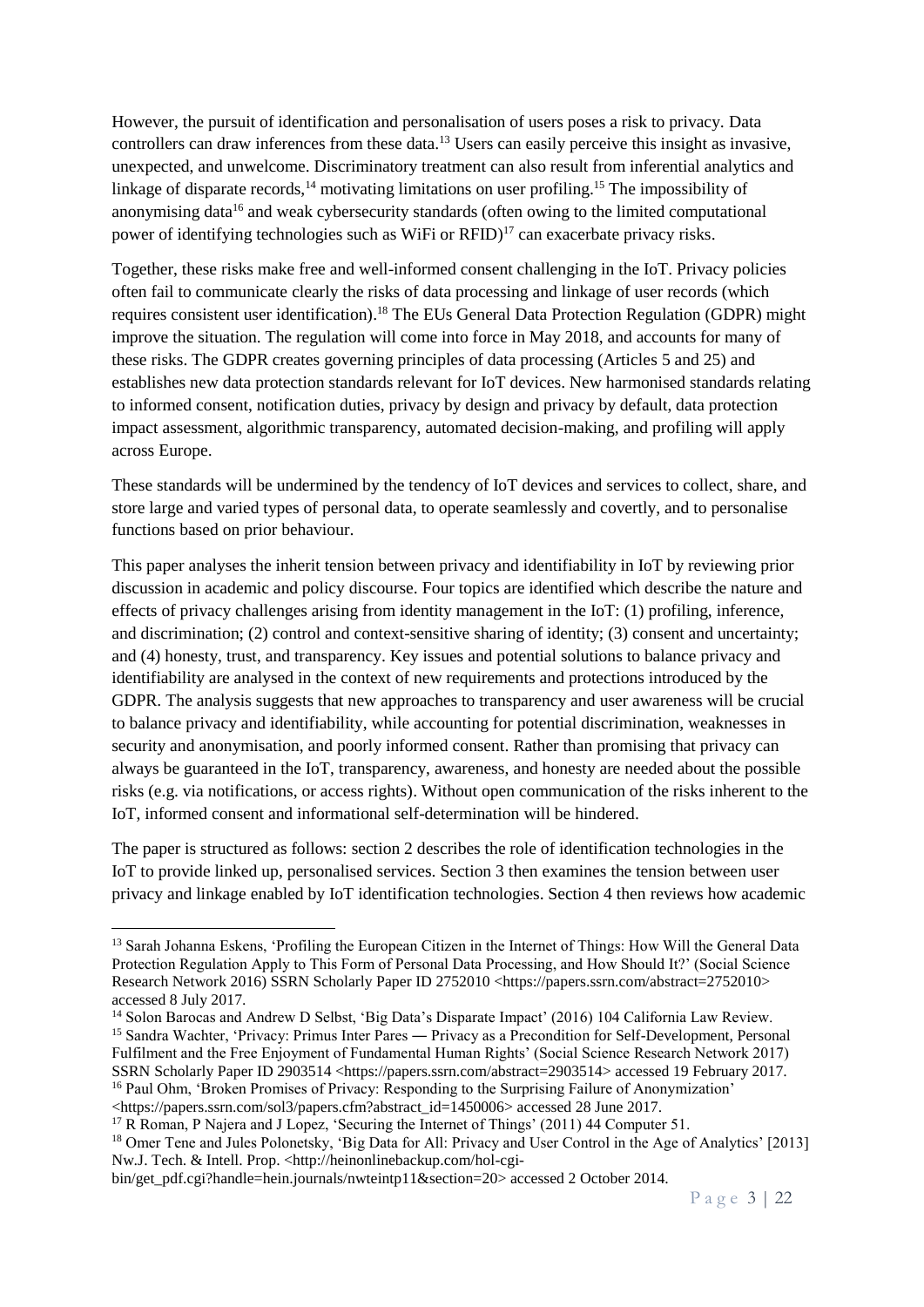literature and policy dealt with the challenges of user privacy and critically analyses the extent to which the GDPR addresses these issues. Section 5 concludes that future directions for research, design and business practices must seek to strike a balance between privacy and identifiability. In order to minimise the privacy impact of the conflicts between data protection principles and identification in the IoT, several GDPR standards urgently require further specification and implementation into the design and deployment of IoT technologies.

## **2 Identification technologies**

The IoT is built on the principle that connected nodes should be able to communicate and share data with one another when authorised. Objects should exchange data in real-time to provide a linked up service for the user,<sup>19</sup> with appropriate limitations and control points to protect user privacy preferences. Devices and services operate on different local and global networks, which are governed by different technical and international legislative standards, and developed by different manufacturers.<sup>20</sup> Linkage between disparate devices and services requires trusted communication between networked objects and users.

Identification technologies are a crucial component of trusted communication in the IoT. To be trustworthy, communication should occur only between intended nodes in the network. Consistent and unique identification of objects and users is required to ensure devices communicate only with their intended targets, and are not exposed to third party attacks, data leakage, or communication with unintended devices and users. 'Identity management' describes identification technologies that assign, manage, or verify such unique identities to establish and maintain trust in communication between IoT objects and users. Identity management enables resource (i.e. tracking objects) and service discovery (i.e. communication and access to data).<sup>21</sup>

Various systems using centralised and distributed architectures can manage identities. <sup>22</sup> There is no universally adopted identity management standard yet,<sup>23</sup> but certain standards have gained widespread usage.<sup>24</sup> IoT developers often prefer centralised identity and access management systems due to their convenience for users. However, they can face challenges relating to scalability and cross-border governance harmonisation, and pose privacy risks to users because they allow greater exchange and linkage of potentially sensitive personal data between device or service providers.

<sup>19</sup> N Karimian, PA Wortman and F Tehranipoor, 'Evolving Authentication Design Considerations for the Internet of Biometric Things (IoBT)', *2016 International Conference on Hardware/Software Codesign and System Synthesis (CODES+ISSS)* (2016).

<sup>&</sup>lt;sup>20</sup> Sandra Wachter, Brent Mittelstadt and Luciano Floridi, 'Transparent, Explainable, and Accountable AI for Robotics' (2017) 2 Science Robotics.

<sup>21</sup> Khodadadi, Dastjerdi and Buyya (n 1).

<sup>&</sup>lt;sup>22</sup> Michal Trnka and Tomas Cerny, 'Authentication and Authorization Rules Sharing for Internet of Things' (2017) 2017 Software Networking 35, for example, describe a "central identity store" for identity management that uses OAuth 2.0 and OpenID Connect tokens in all device communication. Single sign-on systems (e.g. Keycloak, OpenID, Shibboleth) are also widely used. Devices are granted a unique identity in the database, which can be linked to a separate user identity or profile.

<sup>&</sup>lt;sup>23</sup> Roman, Najera and Lopez (n 17). A fundamental challenge of the IoT is to design technical and semantic mechanisms that enable interoperability and shared meaning in communications between devices and services. These challenges can be re-imagined as an issue of international governance, given the IoT's global reach.

<sup>&</sup>lt;sup>24</sup> A prominent standard is the Object Naming Service (ONS), based on the Domain Name Service (DNS) model, which uses an Electronic Product Code (EPC) to retrieve information about an object. See: Yanjiong Wang and Qiaoyan Wen, 'A Privacy Enhanced Dns Scheme for the Internet of Things'.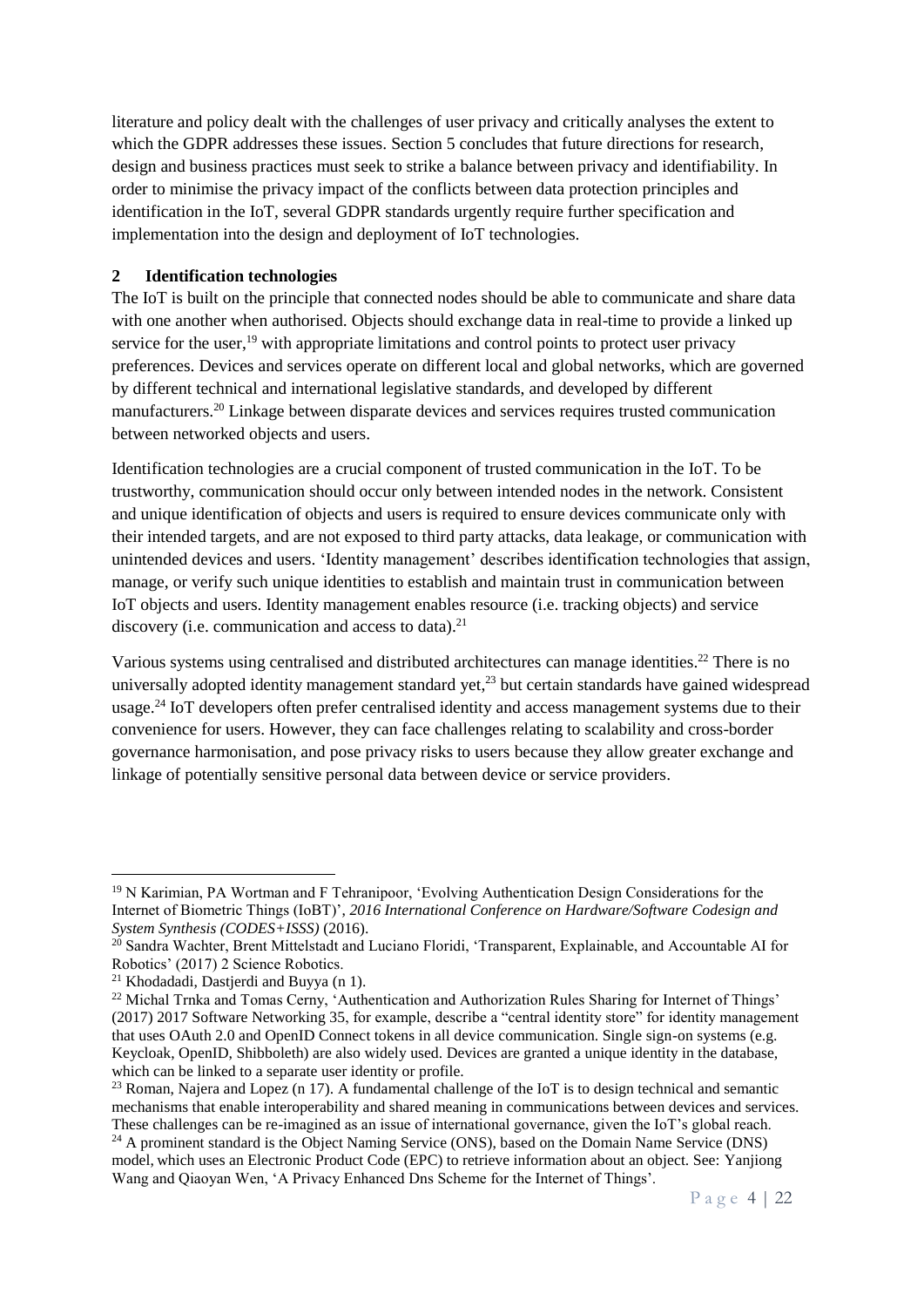As a basis for trusted communication, identity management is often coupled with access control<sup>25</sup> to authenticate nodes in a network for operations, transmission, and access to data. <sup>26</sup> Together, these functions enable identity to serve as a basis for privacy-enhancing authentication schemes.<sup>27</sup> IoT developers must set access permissions not only for users, but also for 'things' seeking to access or process a user's data on the user's or a third party's behalf. These access permissions must respect user's privacy preferences.<sup>28</sup> Identity management combined with role-based access control, for example, enables identity verification coupled with authorisation of users' actions requests or devices according to their system-assigned role, $^{29}$  ensuring that only actions authorised to a specific role (e.g. collecting, transmitting, or processing data) can be taken in a session.<sup>30</sup> Administrators or users can define these permissions, offering different approaches to protect user's subjective privacy preferences.

Numerous authentication systems (e.g. OpenID, PKI, SAML, Ucode) have emerged that support this pairing of identity management and access control.<sup>31</sup> Biometric authentication in particular has grown in recent years,<sup>32</sup> based on inputs such as activity, behavioural modelling via accelerometer data,  $33$ electrocardiogram (ECG) signals (AppleWatch, for example, uses interruptions in heartbeat as a trigger for authentication), fingerprint (e.g. Identilock to prevent unauthorised users from firing guns), vein recognition, and iris recognition. <sup>34</sup> While potentially more secure than traditional username/password combinations,<sup>35</sup> these data sources introduce new risks of invasive inferences due to the inherent sensitivity of health data.<sup>36</sup> Similar concerns arise for authentication based on behavioural modelling, which can trigger re-authentication if it detects abnormal behavioural or usage patterns. At the same time, granular, potentially invasive modelling of user behaviours is required for this type of authentication.

Consistent management of identity and access permissions is complicated because IoT users can enter and leave networks repeatedly, and move across networks, and national boundaries. Users must

<sup>&</sup>lt;sup>25</sup> Access control systems can rely on centralised or distributed identity stores, and utilise various forms of authentication including anonymous protocols that hide a user's identity from data controllers. See: Almudena Alcaide and others, 'Anonymous Authentication for Privacy-Preserving IoT Target-Driven Applications' (2013) 37 Computers & Security 111.

 $26$  Trnka and Cerny (n 22); Sicari and others (n 4); Cisco (n 3).

<sup>27</sup> Roman, Najera and Lopez (n 17).

<sup>&</sup>lt;sup>28</sup> Sicari and others (n 4). These permissions can be managed through various systems, based on a "hierarchical model, reputation mechanisms, approaches derived from social networking, fuzzy techniques, mechanisms based on nodes past behaviour or on routing strategies."

<sup>29</sup> Trnka and Cerny (n 22).

<sup>30</sup> Roman, Najera and Lopez (n 17); Ravi S Sandhuy, 'Role-Based Access Control'

<sup>&</sup>lt;https://pdfs.semanticscholar.org/5108/3705c268568b0e691cfa443f6cd03ff43416.pdf> accessed 6 July 2017.  $31$  Sicari and others (n 4). Approaches to authentication include traditional username and password combinations, IP address, device tagging or fingerprinting (i.e. a unique identifier modelled on usage data and device characteristics), and biometrics. Radio Frequency Identification (RFID) tags, for example, enable objects to be uniquely identified or 'tagged' using radio frequency signals. RFID can be used to authenticate a device for data access, for instance allowing a medical practitioner to retrieve a patient's medical records by scanning an attached RFID tag. See: Gonçalves and others (n 3).

 $32$  Cisco (n 3).

<sup>&</sup>lt;sup>33</sup> S Batool, NA Saqib and MA Khan, 'Internet of Things Data Analytics for User Authentication and Activity Recognition', *2017 Second International Conference on Fog and Mobile Edge Computing (FMEC)* (2017). <sup>34</sup> Karimian, Wortman and Tehranipoor (n 19).

<sup>35</sup> A Alterman, '"A Piece of Yourself": Ethical Issues in Biometric Identification' (2003) 5 Ethics and Information Technology 139.

<sup>&</sup>lt;sup>36</sup> Brent Daniel Mittelstadt and Luciano Floridi, 'The Ethics of Big Data: Current and Foreseeable Issues in Biomedical Contexts' (2016) 22 Science and Engineering Ethics 303; D Cantore, 'On Biometrics and Profiling: A Challenge for Privacy and Democracy?' (2011) 2 International Journal of Technoethics 84.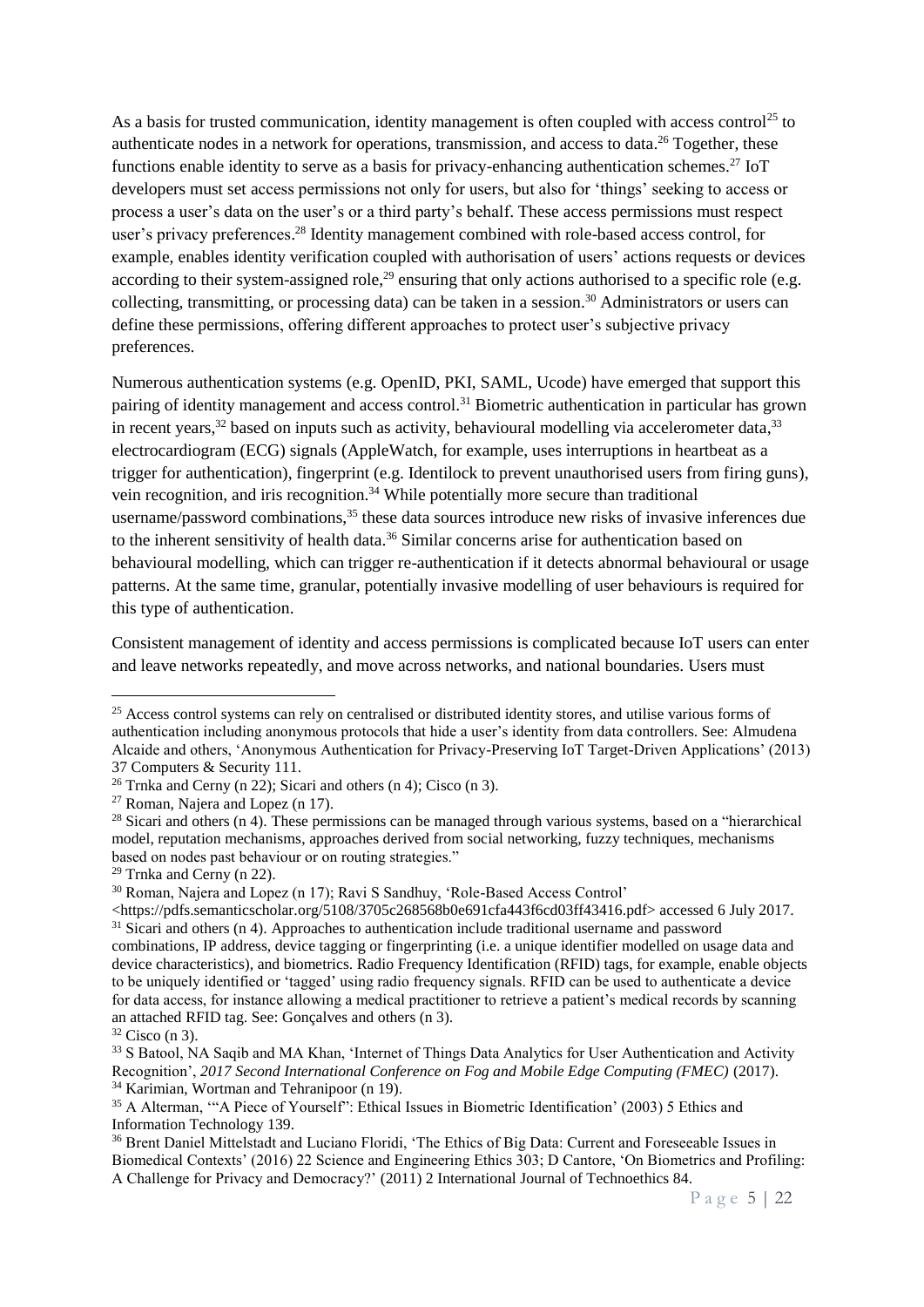connect not only to central nodes or identity stores and databases, but also communicate with one another based on commonly understood access policies.<sup>37</sup> The diversity of possible systems for identity management and access control poses a challenge for harmonisation of privacy and security standards across the IoT. Globally accepted identity management protocols, "certification authorities", and "a common-accepted trust negotiation language" do not yet exist. <sup>38</sup> While diversification can be beneficial for cybersecurity purposes (by avoiding a single potential point of failure or attack), it can simultaneously increase the burden on users seeking to verify that the standards governing a particular device or service are fit-for-purpose, and thus do not pose undue risks to their privacy.

### **3 User identity and linked services**

To understand how identification technologies in the IoT pose a risk to user privacy, it is helpful to appeal to Floridi's concept of informational identity<sup>39</sup> and its segmentation into virtual identities used to interact with the IoT. <sup>40</sup> Informational identity is the sum of the information that exists about the individual. Such information can be of many types, including legal representations of identity (e.g. driver's license, passport or national identity card, contracts), digital representations of identity (e.g. legal representations in addition to online user accounts, social networks, preferences and attributes inferred from usage or behavioural data), and any other information describing the person. Information and communication technologies create new flows of information describing users, which impact, on how the user self-identifies, and how others perceive and understand them.<sup>41</sup>

Privacy is inherently connected to the integrity of the information constituting one's identity, insofar as privacy facilitates the individual to control information about herself, and thereby manage external transformation of this information. The right to privacy is, in the words of Warren and Brandeis, "the right to one's personality."<sup>42</sup> Such external management of identity, seen for example in the creation of knowledge about an individual through inferential profiling, constitutes an attack on the integrity of the individual's identity.<sup>43</sup> Floridi's approach acknowledges the inherent invasiveness of user profiling and inferential analytics detached from the user's awareness or oversight of these processes. Such external transformations of identity create difficulties for a narrative approach to personal identity, which treats identity as a self- or socio-constructed series of connected and coherent pieces of information. <sup>44</sup> In other words, profiling creates and modifies information about the user, which becomes part of the individual's identity and shapes her future treatment within IoT systems, and more broadly within the infosphere.<sup>45</sup> When a user is unaware that her IoT devices and services

<sup>&</sup>lt;sup>37</sup> Connected cars must, for example, communicate with one another on the road to ensure safe operation. See: Khodadadi, Dastjerdi and Buyya (n 1). See also ibid., who argue that federation can reduce the complexity of authentication introduced by growth in the scale of a network. Rather than authenticating for each new service, users verify their identity once with a trusted domain which then authenticates on the user's behalf with other users and domains. Single-sign on (SSO) systems are a common form of federated authentication. In the IoT, SSO allows for devices to be linked to specific users on a semi-permanent basis. A semi-permanent trusted relationship can be established in this way, allowing the device to operate on the user's behalf in collaboration with other devices and services.

<sup>38</sup> Sicari and others (n 4) 154.

<sup>&</sup>lt;sup>39</sup> Luciano Floridi, 'The Informational Nature of Personal Identity' (2011) 21 Minds and Machines 549.

<sup>40</sup> Amardeo C Sarma and João Girão, 'Identities in the Future Internet of Things' (2009) 49 Wireless Personal Communications 353.

<sup>41</sup> Luciano Floridi, 'The Informational Nature of Personal Identity' (2011) 21 Minds and Machines 549.

<sup>&</sup>lt;sup>42</sup> Samuel D Warren and Louis D Brandeis, 'The Right to Privacy' (1890) 4 Harvard Law Review 193, 33.

<sup>43</sup> Floridi, 'The Informational Nature of Personal Identity' (n 39).

<sup>44</sup> Marya Schechtman, *The Constitution of Selves* (Cornell university press 2007).

<sup>&</sup>lt;sup>45</sup> The infosphere, or informational environment, "is a context constituted by the whole system of information objects, including all agents and patients, messages, their attributes and mutual relations." Luciano Floridi, 'On the Intrinsic Value of Information Objects and the Infosphere' (2002) 4 Ethics and information technology 287,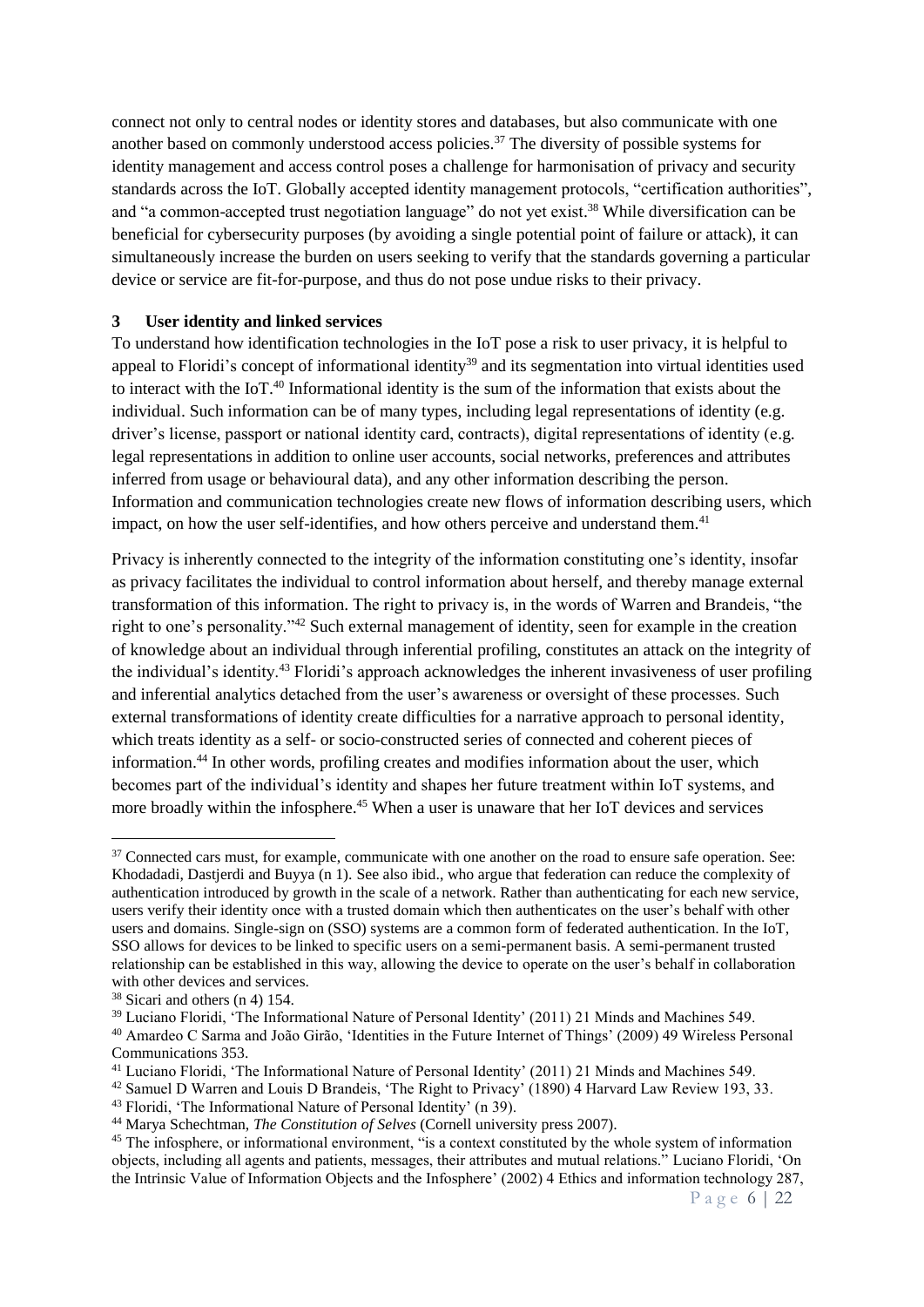generates information about her, she lacks the ability to incorporate this information into her selfconstructed identity (or narrative), and to view herself as others view her (with the inaccessible information).<sup>46</sup> Even if accessible, personal information that ICTs externally construct may only be available in aggregate, rather than as a distinct event in a series of connected and coherent events within a third party's narrative. The risks of identity management in the IoT to user control of personality can thus be better appreciated when considering its impact on both the self-constructed and externally-constructed informational identity of users.

Sarma and Girão describe a similar approach. According to them, digital identities (for a user, device, etc.) can be viewed as a sum of constructs that describe entities. These constructs include characteristics such as "age, identifiers, and in general concepts, propositions and claims about an identity."<sup>47</sup> It follows that digital identities that IoT construct and mediate are not merely a sum of offline identifiers such as age, name, address, but rather a sum of all descriptive characteristics about an entity. IoT devices and services generate data that can be transformed into information describing an entity, and constituting that entity's identity.<sup>48</sup> The user's identity is constructed and transformed through the addition of constructs or information describing her.<sup>49</sup>

Digital identities in the context of the IoT are best understood as a type of profile, made up of all information describing the user that is accessible to a decision-maker, based on observations or prior knowledge (e.g. age, location), or inferences about the user (e.g. behaviours, preferences, predicted future actions). Digital identity both uniquely 'singles out' users (i.e. for authentication) and contains information (e.g. inferences) about them. The user may remain unaware of the full extent and nature of her identity, as the information constituting this identity can be externally constructed (i.e. through inferential analytics).

Therefore, both the individual (i.e. how the individual views and understands herself), and external entities (e.g. a social network provider making inferences based on usage data) construct and manage an individual's informational identity. Identification technologies help organise this external management of identity. As external construction implies, the user may lack control or oversight of the content of their identity, how it changes over time and shapes their experiences when the identity is known to other users.<sup>50</sup> Further, users are often unable to assess the validity and quality of inferences made about them. As a result, the externally constructed identity often remains unclear to the user.

A user's digital identity can be segmented for various purposes. Only portions of the user's identity or profile are typically available to specific entities.<sup>51</sup> These segments of a user's overall identity or profile can be referred to as 'virtual identities'. As Sarma and Girão explain:

*"Virtual identity denotes an entity in a specific role or usage context, not the entity in its entirety…a virtual identity is a sub-set of the digital information about a user. A user may* 

<sup>289.</sup> For a fuller discussion, see: Luciano Floridi, 'Information Ethics: On the Philosophical Foundation of Computer Ethics' (1999) 1 Ethics and Information Technology 33; Luciano Floridi, *The Ethics of Information* (Oxford University Press 2013).

<sup>46</sup> Floridi, 'The Informational Nature of Personal Identity' (n 41).

<sup>47</sup> Sarma and Girão (n 40) 354.

<sup>48</sup> Floridi, 'The Informational Nature of Personal Identity' (n 39).

<sup>49</sup> For extensive discussion of the tension between profiling and identity see: Mireille Hildebrandt, 'Profiling and the Identity of the European Citizen' [2008] Profiling the European citizen 303.

<sup>50</sup> Floridi, 'The Informational Nature of Personal Identity' (n 39).

<sup>51</sup> Amardeo Sarma and others, 'Virtual Identity Framework for Telecom Infrastructures' (2008) 45 Wireless Personal Communications 521.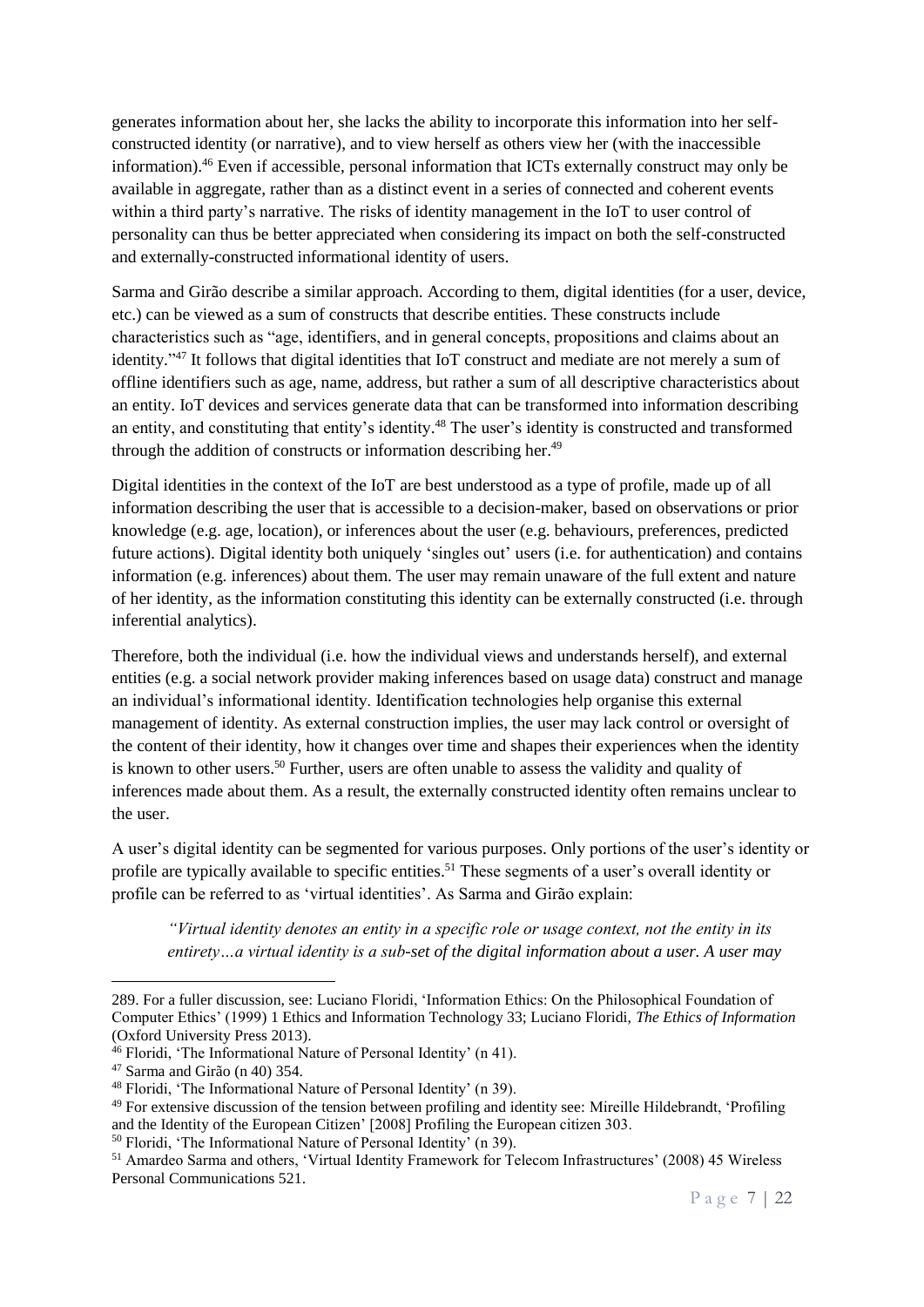*have more than one virtual identity to represent the different personas and aspects of its service usage… A virtual identity may contain data relevant to many services and networks, including subscriptions, identifiers, service preferences, etc. While its logical understanding is that the information may be available from any point in the architecture, the information itself can be distributed and limited to access by only some entities."* 52

A virtual identity can be associated simultaneously with multiple devices via authentication, and passed downstream to devices and services. As the identity is passed across and between networks, it constrains actions by other nodes on behalf of the user, and her preferences (e.g. how much information to share with other users in the network). Sarma and Girão refer to this as the user's 'digital shadow'. <sup>53</sup> By sharing a virtual identity with a device, the user is able to influence and constrain its operation. However, the virtual identity only needs to fulfil a context-specific function, which does not normally require disclosure of a user's full identity or profile. The user's contextspecific virtual identity thus allows the user to interact with multiple devices seamlessly under a single profile.

The virtual identity concept was originally proposed as a privacy-enhancing mechanism for identity management in the IoT.<sup>54</sup> Well-curated virtual identities, used as a digital shadow, can reveal only the information that a user deems necessary for delivery of a particular service, or operation of a particular device, without disclosing the user's complete legal or digital identity. The virtual identity "contains information about his attributes and the objects' sessions and interactions with the architecture…digital shadows only implicitly indicate their owner's identity." 55

A desire to help users retain control over their data, as well as interactions on their behalf with other nodes in IoT networks, is implicit in the concept of a 'virtual identity'. However, there is an implicit tension between user's information privacy (or control of personal data)<sup>56</sup> and IoT, as the latter relies on linked up services. To identify users, IoT controllers and third parties will need to link data about specific users from disparate sources, with or without the consent of the user. Identity management systems grant only authorised access and communication between trusted and intended users, while also providing the necessary infrastructure for potentially invasive linkage of virtual identities and profiling. As the IoT requires linkage between devices and services for personalisation, a fundamental tension exists between linkage of IoT nodes, and privacy.

### **4 Privacy and IoT identification technologies**

The previous section has sketched the fundamental tension between privacy and linkage via identity management in the IoT. It remains open how this tension manifests in practical challenges for design and regulation of the IoT. To map these challenges, a review of relevant academic and policy literature was conducted<sup>57</sup> using four databases (Web of Science, IEEE, Google Scholar, Google).

-

 $57$  The review addresses privacy and trust as normative concepts. Prior surveys are available detailing technical and legal aspects of the IoT relevant to privacy and trust. Atzori et al. have reviewed open issues relating to standardization, addressing, and networking (Luigi Atzori, Antonio Iera and Giacomo Morabito, 'The Internet

<sup>52</sup> Sarma and Girão (n 40) 354.

 $53$  ibid.

<sup>54</sup> ibid; Sarma and others (n 51).

<sup>55</sup> Roman, Najera and Lopez (n 17).

<sup>&</sup>lt;sup>56</sup> J van Hoof and others, 'Ambient Intelligence, Ethics and Privacy' (2007) 6 Gerontechnology  $\langle$ http://gerontechnology.info/index.php/journal/article/view/704> accessed 21 September 2012; Luciano Floridi, 'Four Challenges for a Theory of Informational Privacy' (2006) 8 Ethics and Information Technology 109; Bart W Schermer, 'The Limits of Privacy in Automated Profiling and Data Mining' (2011) 27 Computer Law & Security Review 45.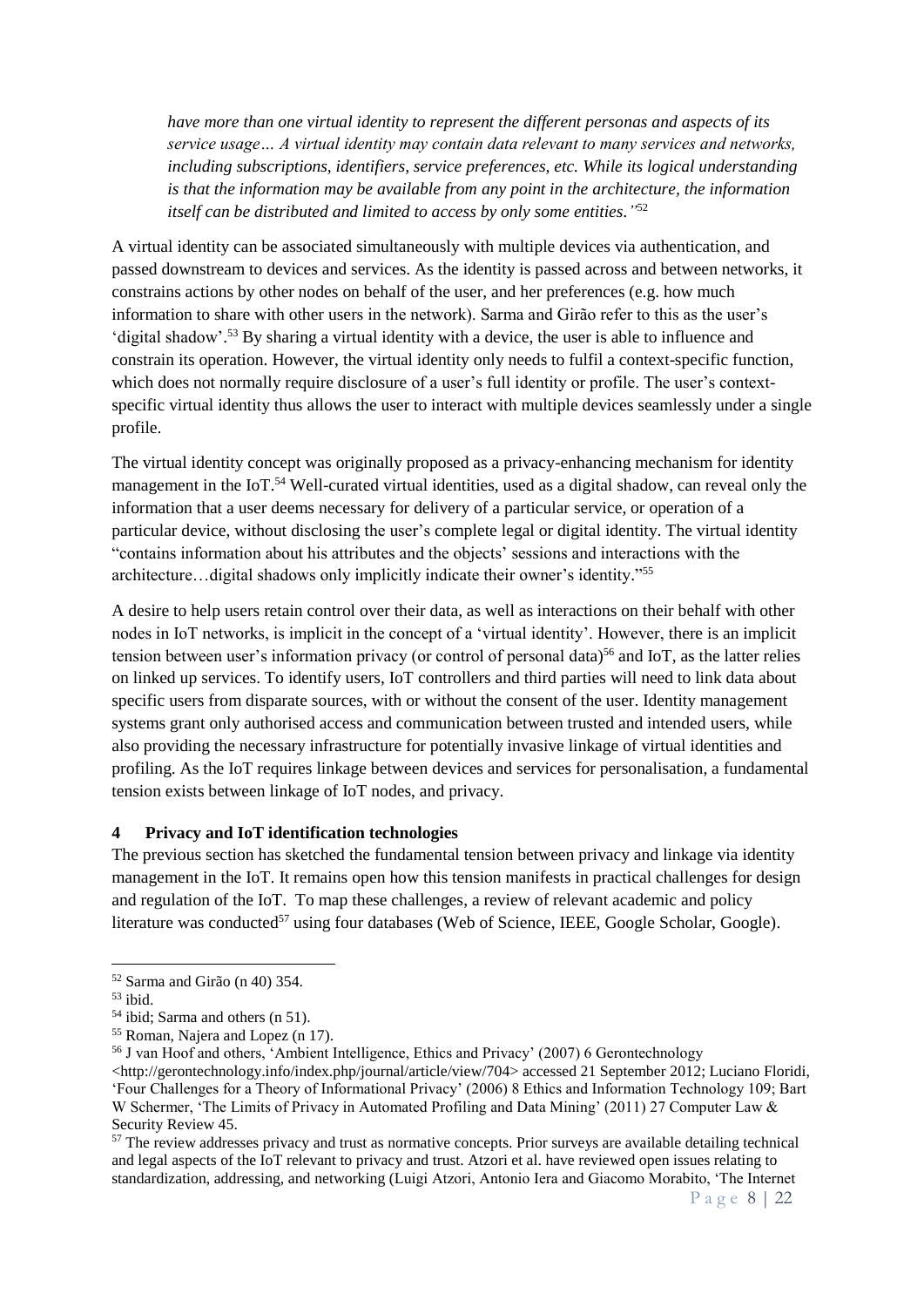Specifically, prior work discussing (1) the IoT, (2) identity management or identification of devices and users, and (3) privacy was reviewed. In addition to systematic and consistent database searching, additional sources were identified by hand and through cross-referencing of the sample returned via the database queries. In total, 60 sources were reviewed in full. Papers were read by the author, and key passages were highlighted and grouped into types of challenges facing the IoT. The review identifies major challenges and developments around privacy and trust in identity management and profiling. The literature is benchmarked against the new standards in the GDPR to assess if the new data protection framework is able to resolve the inherent tension between privacy and identifiability in the IoT.

A thematic structure was developed inspired by recent academic work and European policy priorities, including the GDPR. In an influential paper on regulating the IoT, Scott R. Peppet identified four major areas of concern going forward: "discrimination, privacy, security, and consent." The paper explains that American regulation and policies is insufficient guard against these potential risks.<sup>58</sup> European policy has identified similar areas of concern: "minimisation, purpose limitation, data retention/deletion, automated decision taking/profiling (including discrimination), and security requirements." <sup>59</sup> IoT devices collect vast amounts of data often without the awareness of the data subjects. Users often have very little control over their data, and lack sufficient knowledge to give free and informed consent. Pervasive data collection, AI-based analyses, and the combination of datasets pose serious risks for privacy as data controllers can draw invasive inferences about the user.<sup>60</sup>

Recognising these risks, four types of challenges are used to structure the review, which roughly follow Peppet's taxonomy.<sup>61</sup> Based on themes that emerged from the reviewed literature, there are at least four senses in which identification technologies pose a risk to user privacy: (1) by enabling linkage of user identities and records generated from IoT devices, which can lead to potentially invasive profiling, inferences, and discrimination; (2) by revealing sensitive information to other IoT users that the user would otherwise prefer to keep confidential, and inhibiting user's control over such disclosures; (3) by generating information or inferences about the user, which could not have been predicted when setting access policies, or consented to at the point of adoption; and (4) by limiting

of Things: A Survey' (2010) 54 Computer Networks 2787). Miorandi et al. have reviewed open challenges for security requirements relating to data confidentiality, privacy, and trust (Daniele Miorandi and others, 'Internet of Things: Vision, Applications and Research Challenges' (2012) 10 Ad Hoc Networks 1497). Weber has reviewed legislative requirements for privacy in the IoT (Weber (n 1).). Finally, Roman et al. and Sicari et al. have reviewed security and privacy in the IoT, focusing in particular on new cybersecurity risks (Rodrigo Roman, Jianying Zhou and Javier Lopez, 'On the Features and Challenges of Security and Privacy in Distributed Internet of Things' (2013) 57 Computer Networks 2266; Sicari and others (n 4).).

<sup>58</sup> Scott R Peppet, 'Regulating the Internet of Things: First Steps toward Managing Discrimination, Privacy, Security and Consent' (2014) 93 Tex. L. Rev. 85.

<sup>59</sup> W Kuan Hon, Christopher Millard and Jatinder Singh, 'Twenty Legal Considerations for Clouds of Things' 23 <https://papers.ssrn.com/sol3/papers.cfm?abstract\_id=2716966> accessed 8 July 2017; European Commission, 'Report on the Public Consultation on IoT Governance' (2013)

 $\langle$ http://ec.europa.eu/information\_society/newsroom/cf/dae/document.cfm?doc\_id=1746> accessed 8 July 2017; Monica Salgado, 'Internet of Things Revisited' (2014) 15 Privacy and Data Protection 12; Article 29 Data Protection Working Party, 'Opinion 05/2014 on Anonymisation Techniques' (2014) 0829/14/EN WP216 29 <http://ec.europa.eu/justice/data-protection/article-29/documentation/opinionrecommendation/files/2014/wp216\_en.pdf> accessed 8 July 2017.

 $60$  Hon, Millard and Singh (n 59) 23; European Commission, 'Radio Frequency Identification (RFID) in Europe: Steps towards a Policy Framework' (2011) <http://eur-lex.europa.eu/legal-

content/EN/TXT/?uri=LEGISSUM:l24120a> accessed 8 July 2017.

<sup>61</sup> Although Peppet's work primarily discussed challenges of the IoT in an American context, his analysis of the IoT itself applies regardless of location. The thematic review conducted here is inspired by his analysis and proposed taxonomy, but adapts and applies it to a European policy context.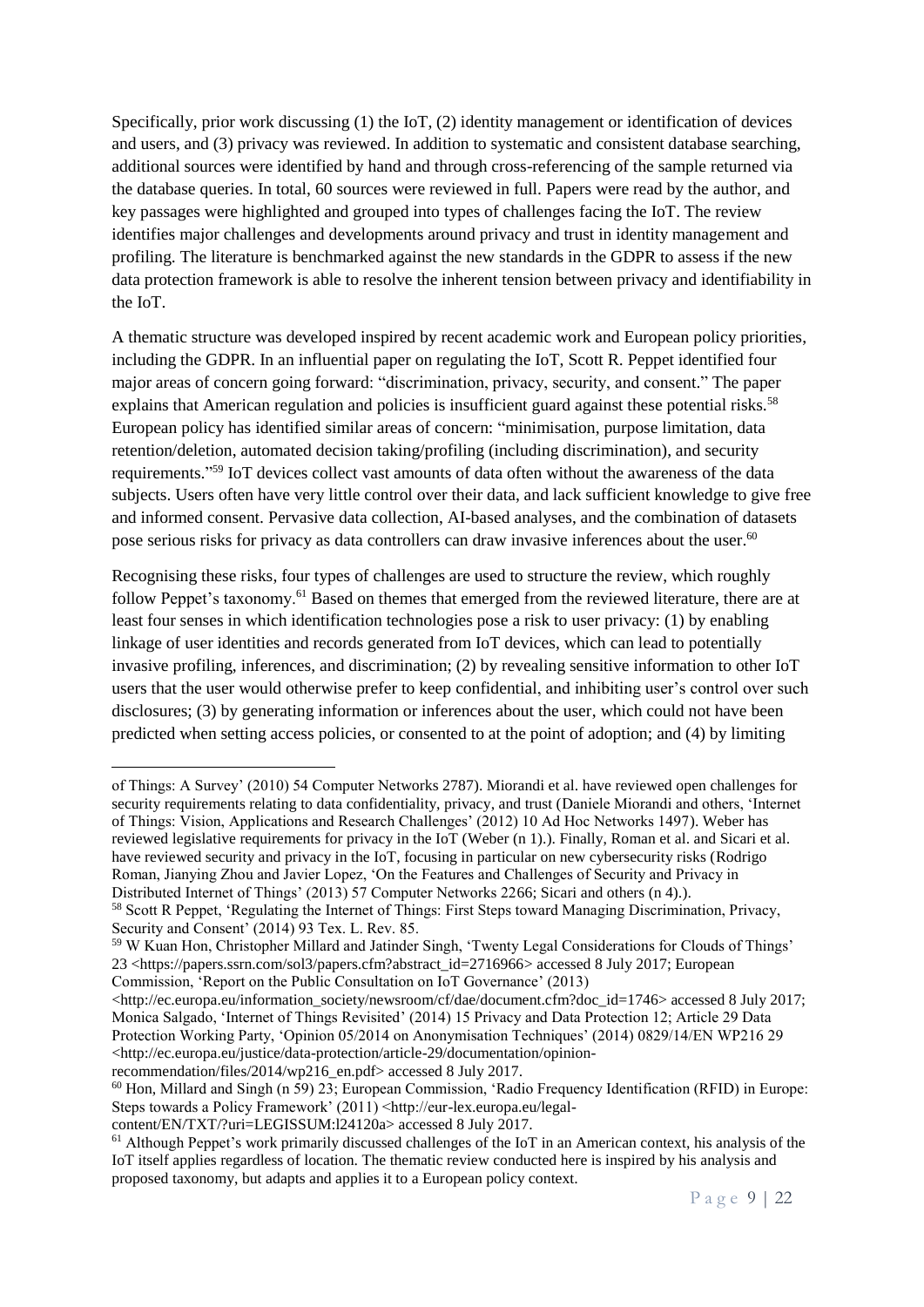user oversight and transparency in management of identity and profiling, which can facilitate breaches of privacy and undermine trust among IoT users, objects, and device or service providers. Each type of challenge is reviewed in detail in the remainder of this section.

While understanding the tension between privacy and identity management in the IoT is useful in itself, solutions are also required. To this end, the paper considers the extent to which each of these challenges may be resolved by design choices, business practices and regulation. Particular attention is paid to the GDPR, which will overhaul data protection law in Europe in 2018, and will impose new standards on IoT providers and data controllers to protect user privacy. Specifically, this paper considers the relevant GDPR standards for transparency (Article 5), data storage, access, rectification, and deletion (Articles 5, 15-17), informed consent (Article 7), notification duties (Articles 13-14 and 33), automated decision-making and profiling (Articles 21-22), privacy by design and privacy by default (Article 25), cybersecurity (Articles 33-34), and data protection impact assessment (Article 35-36).

## **4.1 Profiling, inference, and discrimination**

There are at least three possible ways of monitoring and profiling that offer grounds for discrimination in IoT systems: (a) data collection that leads to inferences about the person (e.g. internet browsing behaviour); (b) profiling at large through linking IoT datasets (sometimes called 'sensor fusion'); and (c) profiling that occurs when data are shared with third parties that combine data with other datasets (e.g. employers, insurers).

According to Roman et al., users can have "access to an unprecedented number of personalized services, all of which would generate considerable data, and the environment itself would be able to acquire information about users automatically."<sup>62</sup> Unpredictable, invasive profiling and inferential analytics can result from data sharing, in particular when multiple IoT devices provide data that are linked to a single user (virtual) identity.

Identification technologies enable precisely this sort of linkage. By linking multiple devices and the data they produce to a single user identity, the usage of a device or service can be personalised, based upon past behaviours and preferences, and inferences drawn from these data.<sup>63</sup> Privacy risks of linkage between datasets become particularly acute when central authentication systems (e.g. SSO) or identity stores have access to data that authenticated devices generate. While potentially offering a 'better' user experience, linkage and personalisation across multiple IoT devices and services nonetheless pose risks to user privacy. Data controllers can draw inferences about the user unrelated to the intended operation of the devices and services. <sup>64</sup> Device identification can be used to link together a user's behaviours, even if each of the datasets is individually handled responsibly and appropriately de-identified. Algorithms can be used to update continuously user profiles to predict their behaviour and match their preferences. 65

Part of the challenge of controlling profiling is the uncertain value of data that sensors generate. Peppet describes this as 'sensor fusion'.<sup>66</sup> In addition to the stream of data collected, the possible inferences drawn can be broader if combined with other data categories from the IoT. For example, Fitbit opens insight into the user's health status (e.g. heart rate), as well as into user's movement (e.g.

<sup>62</sup> Roman, Najera and Lopez (n 17).

 $63$  Schermer (n 56).

 $64$  ibid.

<sup>65</sup> Tal Zarsky, 'Transparent Predictions' (2013) 2013 University of Illinois Law Review

<sup>&</sup>lt;http://papers.ssrn.com/sol3/Papers.cfm?abstract\_id=2324240> accessed 17 June 2016.

<sup>66</sup> Peppet (n 58) 93.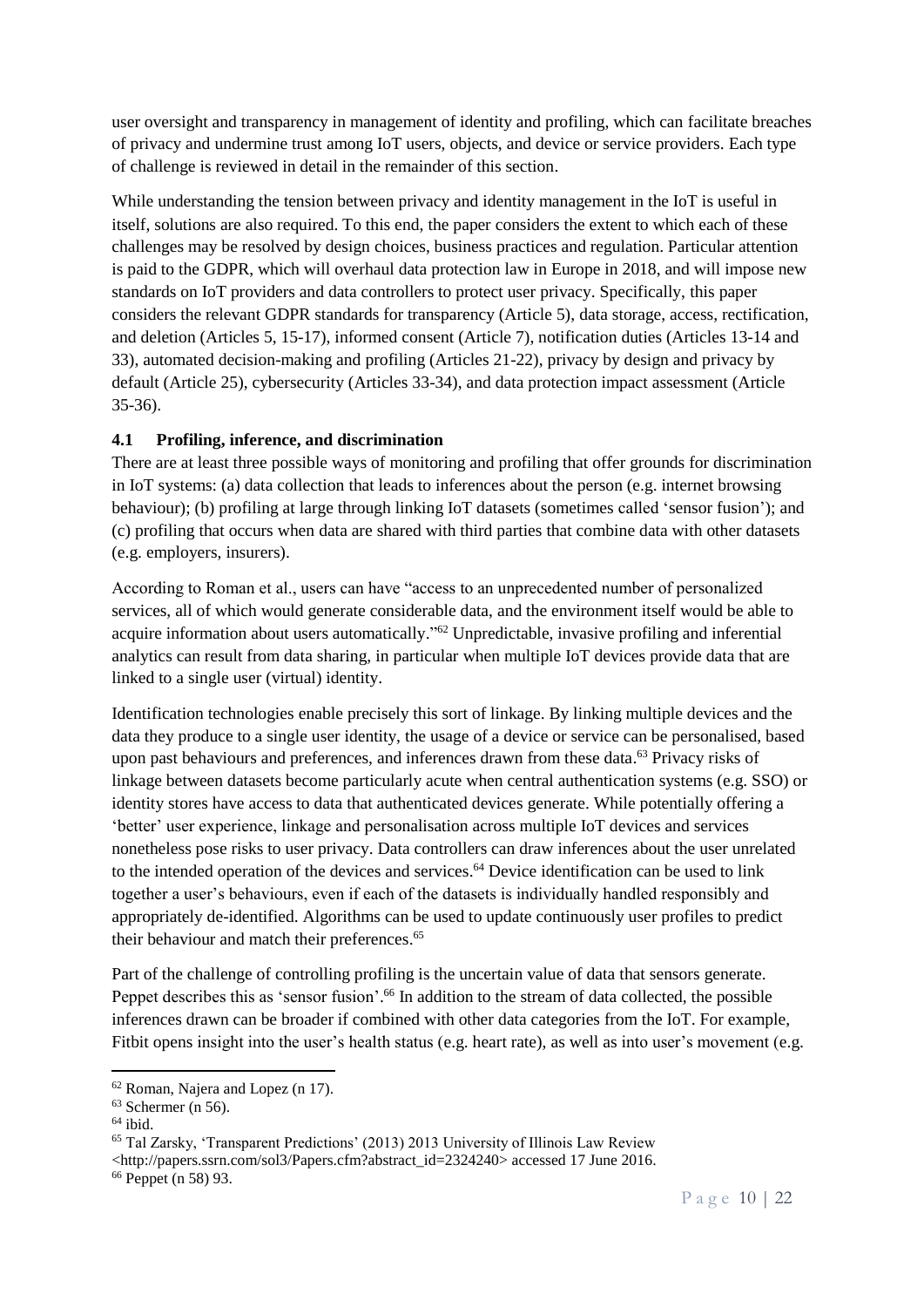geolocation data, steps taken per day). <sup>67</sup> Combining these two data streams could lead to further privacy invasive inferences. <sup>68</sup> Similarly, Peppet argues that "existing smartphone sensors can be used to infer a user's mood; stress levels; personality type; bipolar disorder; demographics (e.g., gender, marital status, job status, age); smoking habits; overall well-being; progression of Parkinson's disease; sleep patterns; happiness; levels of exercise; and types of physical activity or movement'.<sup>69</sup> Eskens makes a similar point about the 'Nest' brand thermostat, which "collects data such as current temperature, humidity, ambient light, and whether something in the room is moving." Based on these data, which are collected to adjust temperature automatically, inferences can be made about the presence and specific location of occupants in a home, their current state (e.g. asleep or awake), and other aspects of home activity.<sup>70</sup> These examples illustrate that smart devices need to collect data and make inferences (e.g. is the person at home, does the temperature need to be adjusted) in order to work properly,<sup>71</sup> but this can simultaneously and inadvertently lead to intrusions into the private lives of users.

While some inferences and profiling drawn from IoT can be benign – for example when data are used to provide a more personalised user experience – they can also lead to unfair discrimination (e.g. economic or gender based).<sup>72</sup> The potential for discrimination holds true even when using nonsensitive data categories, from which sensitive information can still be inferred.<sup>73</sup> Third parties with access to IoT data linked to an identified target can use these data for purposes with which the user would not agree if asked. FitBit data could, for example, be relevant to prospective employers, who could make inferences about "impulsivity and the inability to delay gratification-both of which might be inferred from one's exercise habits-correlate with alcohol and drug abuse, disordered eating behaviour, cigarette smoking, higher credit-card debt, and lower credit scores. Lack of sleep-which a Fitbit tracks-has been linked to poor psychological well-being, health problems, poor cognitive performance, and negative emotions such as anger, depression, sadness, and fear." 74

Employers are not the only third parties potentially interested in this data. Boerman et al. explain that data controllers increasingly use the IoT for "monitoring people's online behaviour and using the information collected to show people individually targeted advertisements." <sup>75</sup> The authors warn that a lack of awareness of such methods can be unfair to users, hence an increased level of transparency is required. Turow similarly maintains that opaque profiling and automated decision-making in advertisements can pose a threat to diversity.<sup>76</sup> Even seemingly neutral data (e.g. postcodes) can lead

<sup>67</sup> ibid 121; Mahmoud Elkhodr, Seyed Shahrestani and Hon Cheung, 'A Review of Mobile Location Privacy in the Internet of Things', *ICT and Knowledge Engineering (ICT & Knowledge Engineering), 2012 10th International Conference on* (IEEE 2012).

 $68$  Peppet (n 58).

 $69$  ibid  $115-116$ .

<sup>70</sup> Eskens (n 13) 19.

<sup>71</sup> ibid 20.

<sup>72</sup> Peppet (n 58); Latanya Sweeney, 'Discrimination in Online Ad Delivery' (2013) 11 Queue 10:10; Tene and Polonetsky (n 18); Katja de Vries, 'Identity, Profiling Algorithms and a World of Ambient Intelligence' (2010) 12 Ethics and Information Technology 71.

<sup>73</sup> Andrea Romei and Salvatore Ruggieri, 'A Multidisciplinary Survey on Discrimination Analysis' (2014) 29 The Knowledge Engineering Review 582.

<sup>74</sup> Peppet (n 58) 119.

<sup>75</sup> Sophie C Boerman, Sanne Kruikemeier and Frederik J Zuiderveen Borgesius, 'Online Behavioral Advertising: A Literature Review and Research Agenda' (2017) 0 Journal of Advertising 1.

<sup>76</sup> Joseph Turow, *The Daily You: How the New Advertising Industry Is Defining Your Identity and Your Worth* (Yale University Press 2012).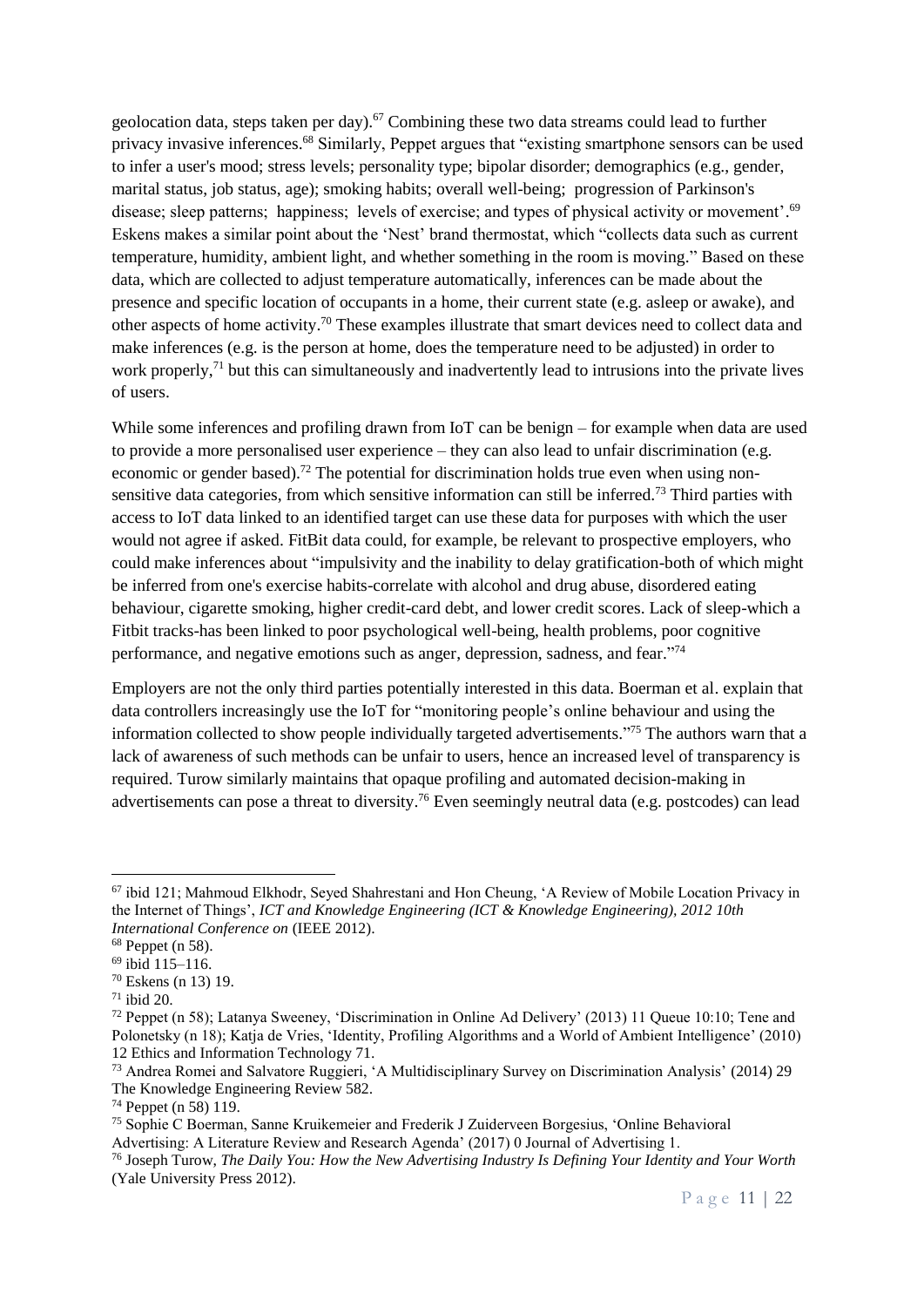to inference and discrimination<sup>77</sup> based on ethnicity, gender, or sexual preference<sup>78</sup> especially when data sets are linked. 79

Weaknesses of anonymisation to prevent profiling and resulting discrimination cause further problems. According to Gudgel, "there is special concern that if data is not anonymized then it could potentially be used to track specific individuals, linked to information in other databases, and possibly used to predict future behaviour."<sup>80</sup> Tracking data of the type that many IoT devices generate is notorious to open to re-identification and reverse engineering of identity.<sup>81</sup> Following the assumption that data cannot be permanently anonymised without destroying their analytical value,<sup>82</sup> non-technical methods may be necessary to prevent profiling and discrimination in the IoT. One potential solution is to treat all IoT generated data that refer to a user as personal data under data protection law,<sup>83</sup> as it will always be possible in principle to link the data back to a person. <sup>84</sup> This approach would ensure that the user would be able to exercise her rights granted under data protection law over all information that IoT devices create and manage. This concept would not prevent profiling as a result; but rather, extend the scope of existing user rights against privacy risks to cover all data, including inferences and profiles.

These problems will be exacerbated by the proliferation of machine learning in the IoT.<sup>85</sup> Machine learning will lead to even less predictable inferences, while the complexity and opaqueness of machine learning algorithms can inadvertently hide discriminatory treatment from users.<sup>86</sup> Systems operating as 'black boxes', for which the inputs, internal logic, and outputs may be unavailable or incomprehensible to individual users do not facilitate systematic observation, identification of harmful effects, or investigation of their causes.<sup>87</sup> Machine learning can inadvertently and unknowingly reinforce existing biases and prejudices as a result.<sup>88</sup>

European legislators have addressed the risks of profiling and discrimination, albeit often lacking detailed recommendations.<sup>89</sup> European regulators have raised "major concerns in declarations on

<https://papers.ssrn.com/abstract=2430780> accessed 8 July 2017.

<sup>77</sup> Barocas and Selbst (n 14).

<sup>78</sup> Schermer (n 56); Kevin Macnish, 'Unblinking Eyes: The Ethics of Automating Surveillance' (2012) 14 Ethics and Information Technology 151.

<sup>79</sup> Salvatore Ruggieri, Dino Pedreschi and Franco Turini, 'Data Mining for Discrimination Discovery' (2010) 4 ACM Transactions on Knowledge Discovery from Data (TKDD) 9; Tal Zarsky, 'The Trouble with Algorithmic Decisions An Analytic Road Map to Examine Efficiency and Fairness in Automated and Opaque Decision Making' (2016) 41 Science, Technology & Human Values 118.

<sup>80</sup> John Gudgel, 'Objects of Concern? Risks, Rewards and Regulation in the "Internet of Things"' (Social Science Research Network 2014) SSRN Scholarly Paper ID 2430780 12

 $81$  Peppet (n 58).

<sup>&</sup>lt;sup>82</sup> Ohm (n 16); Kyle Ebersold and Richard Glass, 'THE INTERNET OF THINGS: A CAUSE FOR ETHICAL CONCERN.<sup>2</sup> (2016) 17 Issues in Information Systems  $\frac{\text{Shtm}}{\text{Shtm}}$   $\frac{\text{Shtm}}{\text{Shtm}}$  is/2016/4 iis 2016 145-151.pdf> accessed 12 June 2017; Gianmarco Baldini and others, 'Ethical Design in the Internet of Things' [2016] Science and Engineering Ethics 1.

<sup>83</sup> Eskens (n 13) 21; Ohm (n 16); Peppet (n 58).

 $84$  Tene and Polonetsky (n 18); Ohm (n 16).

<sup>85</sup> Peppet (n 58) 122.

<sup>&</sup>lt;sup>86</sup> Jenna Burrell, 'How the Machine "Thinks:" Understanding Opacity in Machine Learning Algorithms' [2016] Big Data & Society.

<sup>&</sup>lt;sup>87</sup> ibid; Brent Mittelstadt, 'Auditing for Transparency in Content Personalization Systems' (2016) 10 International Journal of Communication 12.

<sup>88</sup> Tene and Polonetsky (n 18).

<sup>&</sup>lt;sup>89</sup> For a discussion on different AI governance efforts see Corinne Cath and others, 'Artificial Intelligence and the "Good Society": The US, EU, and UK Approach' [2017] Science and Engineering Ethics 1.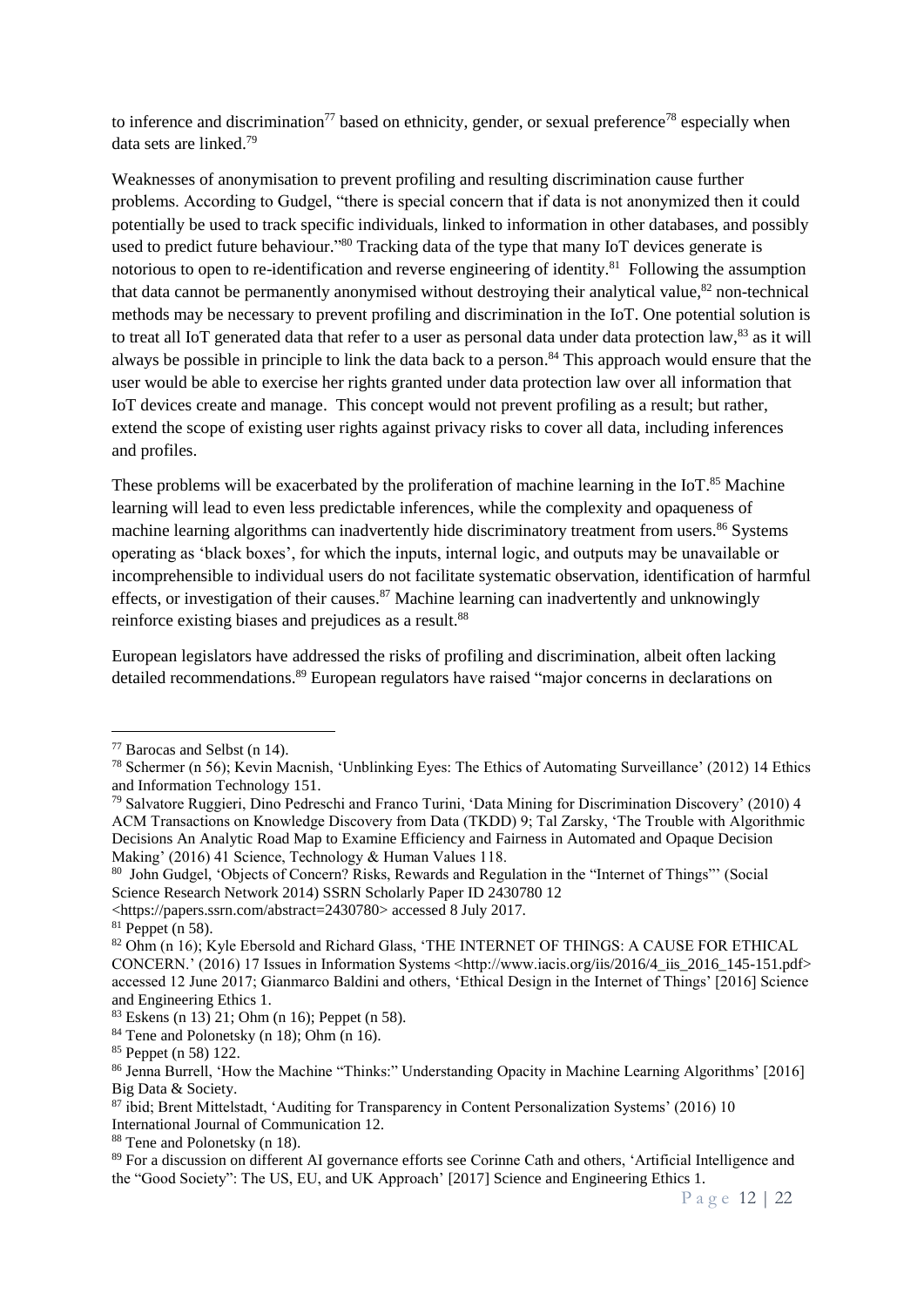profiling,"<sup>90</sup> acknowledging that profiling offers grounds for discrimination, especially when datasets are combined. The European Commission has called for the creation of a set of guiding principles to govern IoT regulation, urging that "always being connected to the things around us has the potential to lead to more surveillance or more profiling by public authorities and private entities."<sup>91</sup> Similarly, the European Data Protection Supervisor has voiced concerns that RFID tags used in IoT systems could lead to profiling by linking users to specific devices and usage records.<sup>92</sup>

Similar concerns are reflected in the GDPR, especially in Article 21 (Right to object) and Article 22 (Automated individual decision-making, including profiling). Article 21 introduces the right of data subjects to object to data processing, including profiling, at any time. If the purpose of data processing is direct marketing, the data subject will have an absolute right to object. In all other cases data processing must stop, unless the data controller can demonstrate compelling legitimate interests that override the interests of the data subjects. Unfortunately, the framework does not offer a definition of compelling interests of data controllers,<sup>93</sup> leaving both data controllers and data subjects in an uncertain situation. Apart from this uncertainty, the technical feasibility of ceasing data collection is also challenging. How data controllers can handle objections beyond ceasing all service provision remains unclear. As a result, users concerned about their privacy or IoT-facilitated profiling may be left with a binary 'take it or leave it' choice.

Article 22 introduces additional safeguards against automated decision-making, including profiling, but only when data processing is solely automated and has legal or similar significant effects. The scope of applicability is thus likely to be very limited, at least while these terms ('solely automated', 'legal or similarly significant effects') remain undefined in practice.<sup>94</sup> In cases where such decisionmaking and profiling are necessary for entering or performing a contract between data subject and the data controller, or based on explicit consent (Article 22(2)(a) and (c)), data subjects are granted rights to obtain human intervention on the part of the controller, to express a point of view and to contest the decision (Article 22(3)). If automated decision-making, including profiling, has significant effects on a data subject, individuals will possess a legal remedy if they disagree with the outcome. Finally, at first sight Art 11 GDPR appears to be helpful. This provision echoes the idea of only identifying data subjects for as long as necessary. However, as stated above, discrimination is also possible through extraneous additional, non-personal or anonymous data. In those cases, data protection law either does not apply or offers insufficient protection. With a broader and well-defined scope of applicability, these rights would offer a very promising approach for data subjects to maintain some control over how the data is used to personalise services and future opportunities.

## **4.2 Control and context-sensitive sharing of identity**

Users are often powerless to prevent potentially discriminatory profiling due to a lack of control over disclosures of personal data and identity in the IoT. <sup>95</sup> Segmentation of a user's overall identity can involve the creation of multiple virtual identities that are used to connect to specific networks,

<sup>&</sup>lt;sup>90</sup> Hon, Millard and Singh (n 59) 19.

<sup>&</sup>lt;sup>91</sup> European Commission, 'Commission Staff Working Document: Advancing the Internet of Things in Europe'  $(n 2) 27.$ 

 $92$  European Commission, 'Radio Frequency Identification (RFID) in Europe: Steps towards a Policy Framework' (n 60).

<sup>93</sup> Martini, 'DS-GVO Art. 21 Widerspruchsrecht' in Paal and Pauly (eds), *Datenschutz-Grundverordnung* (1st edn, beck-online 2017) Rn. 37-40.

<sup>94</sup> Sandra Wachter, Brent Mittelstadt and Luciano Floridi, 'Why a Right to Explanation of Automated Decision-Making Does Not Exist in the General Data Protection Regulation' [2017] International Data Privacy Law <https://papers.ssrn.com/sol3/papers.cfm?abstract\_id=2903469>.

<sup>&</sup>lt;sup>95</sup> Mittelstadt and Floridi (n 36).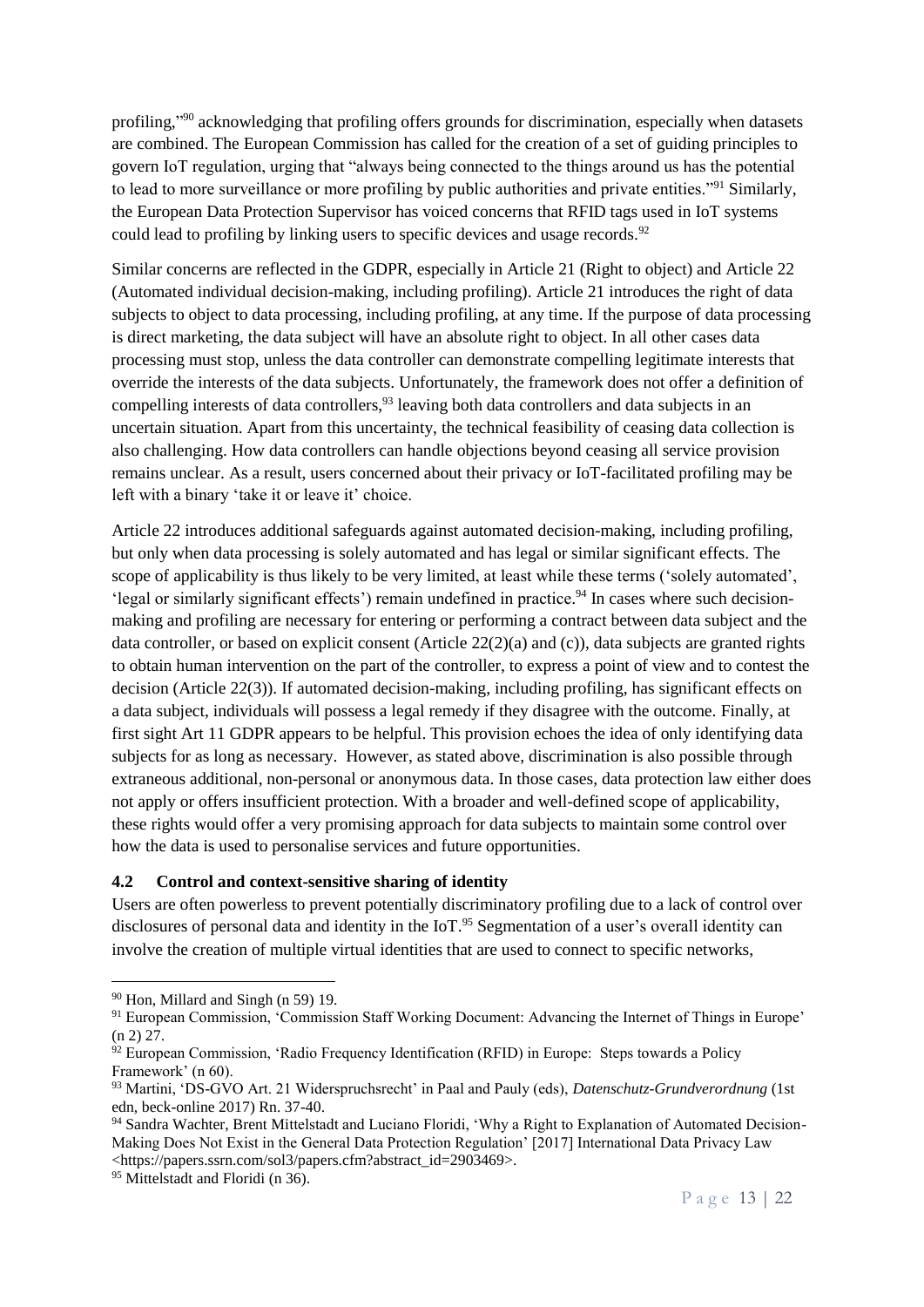devices, or services. <sup>96</sup> Mechanisms to support targeted disclosure of identity may thus facilitate protection of privacy. However, this benefit can only be claimed when meaningful control over disclosures is feasible; granting disclosure control to users who do not understand the potential risks and benefits of revealing different aspects of their identity can actually expose users to greater privacy risks. Generic or provider-defined disclosure policies may thus be preferable in some cases.

As it stands, users often lack any ability to define such context-sensitive constraints on identity disclosure. Devices acting on the user's behalf, using their virtual identity, often similarly lack comparable context-sensitive constraints on identity and personal data disclosure.<sup>97</sup> Automatic service discovery protocols can broadcast sensitive information, including device hostname and the device owner's identity, which the user may prefer to keep secret. Monitoring devices challenge privacy because they generate "traceable signatures of the location and behaviour" of individuals.<sup>98</sup> Users thus often lack granular control over the initiation of sessions with IoT networks.<sup>99</sup> Inadvertently broadcasted identities enable linking users to devices, to virtual identities, and subsequent profiling.<sup>100</sup> Wu et al. describe a possible solution in a private service discovery protocol based on encrypted identity certificate exchange to protect the privacy of users and service providers. The protocol makes services discoverable only to authorised clients, which grants users some control over identity disclosure. 101

Multi-user and multi-controller models of ownership of objects also challenge control of identity and personal information disclosure in the IoT. A single-user, single-device model can no longer be assumed.<sup>102</sup> Devices can have multiple identities across networks using different identification standards and access controls. Similarly, multiple users can use the same device, meaning a device identity will not be connected to a single user identity. The inverse is also true.<sup>103</sup> Usage and control of the operation of a device will not always centre on an individual user. All members of a household or fitness club, for example, can use a smart scale, not just one individual. Cases involving a single controller but multiple users are also common; sensing devices embedded in public spaces or work environments can monitor multiple individuals, but very often a single entity controls them.

Models for segmenting control have implications for privacy and confidentiality of the data of individuals and groups of users.<sup>104</sup> It can be expected, for example, that a multi-user device will grant users access only to their individual data in the interest of privacy and confidentiality.<sup>105</sup> To limit access to data records and profiles only to intended users, user identity must be confirmed before data are recorded. To ensure data confidentiality and integrity, it is thus a common function of IoT devices to authenticate users prior to collecting data or providing access to previously collected data.<sup>106</sup>

<sup>&</sup>lt;sup>96</sup> Sarma and others (n 51).

 $97$  Roman, Najera and Lopez (n 20) provide the example of an undercover police car in a connected vehicle network needing to temporarily hide its policing function from other vehicles.

 $98$  Cisco (n 3).

<sup>99</sup> Sarma and Girão (n 40) 356.

<sup>100</sup> David J Wu and others, 'Privacy, Discovery, and Authentication for the Internet of Things' [2016] arXiv:1604.06959 [cs] <http://arxiv.org/abs/1604.06959> accessed 30 June 2017.

 $101$  ibid.

<sup>102</sup> Sarma and Girão (n 40).

 $103$  ibid.

<sup>&</sup>lt;sup>104</sup> Brent Mittelstadt, 'From Individual to Group Privacy in Big Data Analytics' (2017) 30 Philosophy & Technology 475; Lee A Bygrave, *Data Protection Law: Approaching Its Rationale, Logic and Limits* (Kluwer Law Intl 2002); Alessandro Mantelero, 'Personal Data for Decisional Purposes in the Age of Analytics: From an Individual to a Collective Dimension of Data Protection' (2016) 32 Computer Law & Security Review 238.  $105$  Cisco (n 3).

 $106$  Sicari and others (n 4).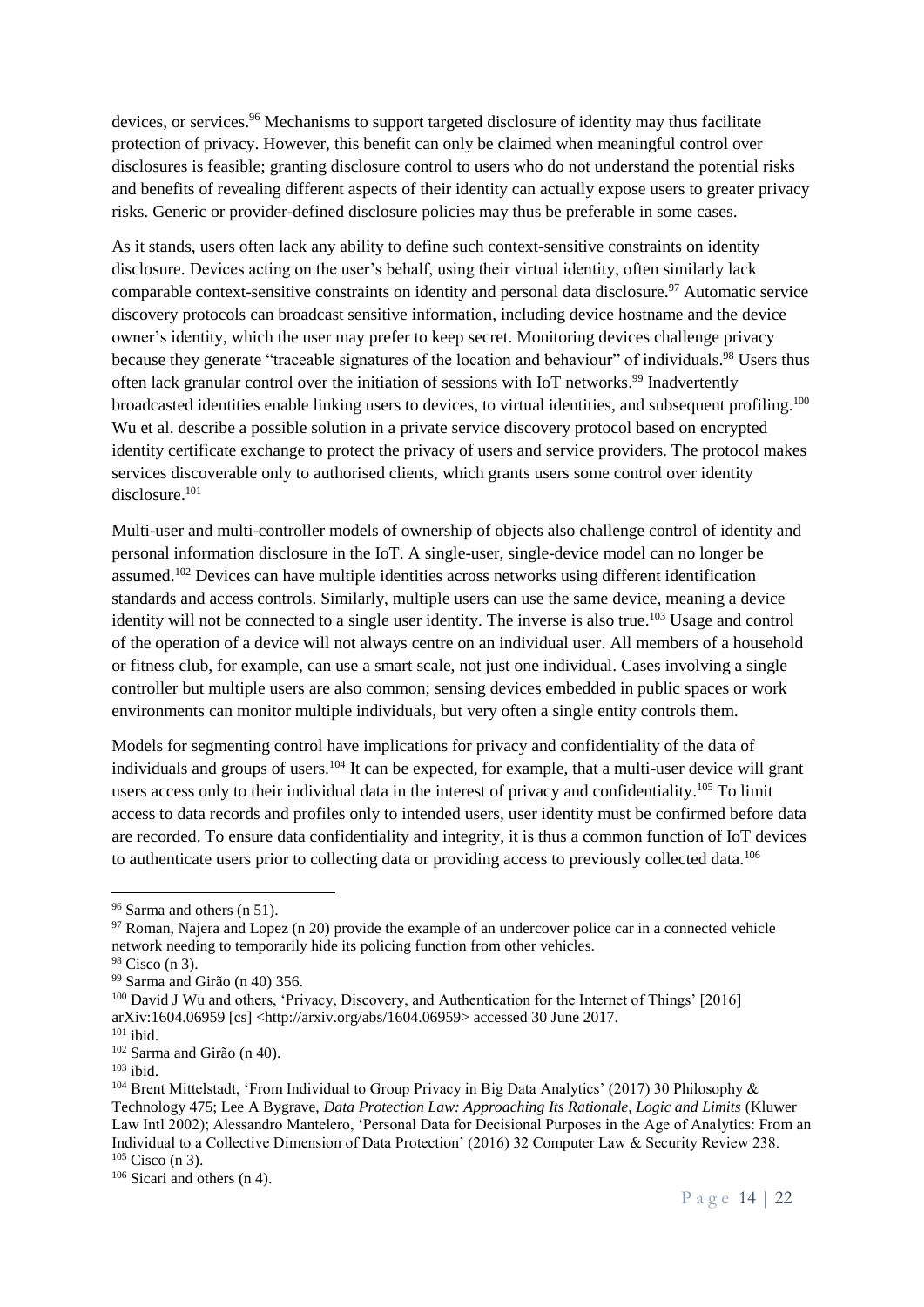Similarly, for purposes of authorising and controlling communication and interoperability, IoT devices are normally uniquely identifiable (e.g. an individual connected light bulb), or identifiable as a group (e.g. all smart thermostats in a building).<sup>107</sup> For multi-user, multi-controller, and multi-device networks, fair segmentation of control between these entities remains a challenge.

The challenges for individuals to have meaningful control over personal data are echoed in the GDPR. The rights based approach of the GDPR aims to equip users with the necessary tools to manage usage of their data. Article 15 (Right of access), Article 16 (Right to rectification), and Article 17 (Right to erasure) are notable in this regard. The right of access (Article 15) grants data subjects the right to request at any time information about the types of personal data that a data controller processes, and to receive a copy of the processed data (Article 15(3)). However, rights and freedoms of others (e.g. privacy, trade secrets, Art 15(4), Recital 63) can trump the latter. The right of access follows the principle of transparency (Article 5). The right to rectification (Article 16) grants users to rectify inaccurate data and complete incomplete data, which is an essential tool for informational selfdetermination. Finally, to mitigate undesired data usage, data subjects will – under certain circumstances (Article  $17(1)$ ) – be able to request erasure of their data, for example, when the data are no longer essential for purposes for which they were collected. These rights foster the implementations of the GDPR's guiding principle of transparency (Article 5).

At first glance, these rights appear promising. Nonetheless, as is the case with 'legitimate interests' of data controllers, clarity is lacking on how the interests of data controllers and users will be balanced. Users have a clear interest in disclosure control to prevent privacy violations and discriminatory treatment, which must be balanced with the rights and freedoms of others (including data controllers). Unfortunately, these rights also do not require data controllers to indicate precisely which data were (most) relevant to a particular decision or effect of identification or profiling. As a result, individuals may have to comb through thousands of entries to identify potentially inaccurate, incomplete, or misleading data.<sup>108</sup> This situation creates an additional barrier to meaningful control of informational identity. The actual impact of these rights on user control over identity disclosure will primarily be established through future European jurisprudence, which will clarify how these interests must be balanced in practice.

### **4.3 Consent and uncertainty**

The uncertain value of data that IoT devices generate challenge user-centric access control (including 'virtual identities' and 'digital shadows') is and service as a privacy preserving mechanism. Privacyand trust-enhancing identity management and access control systems frequently use a user-centric definition of privacy and trust.<sup>109</sup> Accordingly, a system is considered privacy- and trust-enhancing if it grants the user oversight and choice over the way in which their IoT devices communicate and take actions on their behalf, and thus how their IoT-generated data are shared with IoT devices, other users, and data controllers. Enforcement of privacy preferences prior to communication between IoT devices can protect context-sensitive and subjective expectations of privacy.<sup>110</sup> As Roman, Najera,

 $107$  Cisco (n 3).

<sup>108</sup> Sandra Wachter, Brent Mittelstadt and Chris Russell, 'Counterfactual Explanations without Opening the Black Box: Automated Decisions and the GDPR' [2017] arXiv preprint arXiv:1711.00399.

<sup>&</sup>lt;sup>109</sup> Tene and Polonetsky (n 18); Michael Friedewald and others, 'Privacy, Identity and Security in Ambient Intelligence: A Scenario Analysis' (2007) 24 Telematics and Informatics 15; F Massacci, VH Nguyen and A Saidane, 'No Purpose, No Data: Goal-Oriented Access Control Forambient Assisted Living' (2009) <http://www.scopus.com/inward/record.url?eid=2-s2.0-

<sup>74049137043&</sup>amp;partnerID=40&md5=98e37b22f5acce7ffaf8f6bdac154020>.

<sup>110</sup> Baldini and others (n 82); Martin Henze and others, 'A Comprehensive Approach to Privacy in the Cloud-Based Internet of Things' (2016) 56 Future Generation Computer Systems 701. See also: Helen Nissenbaum,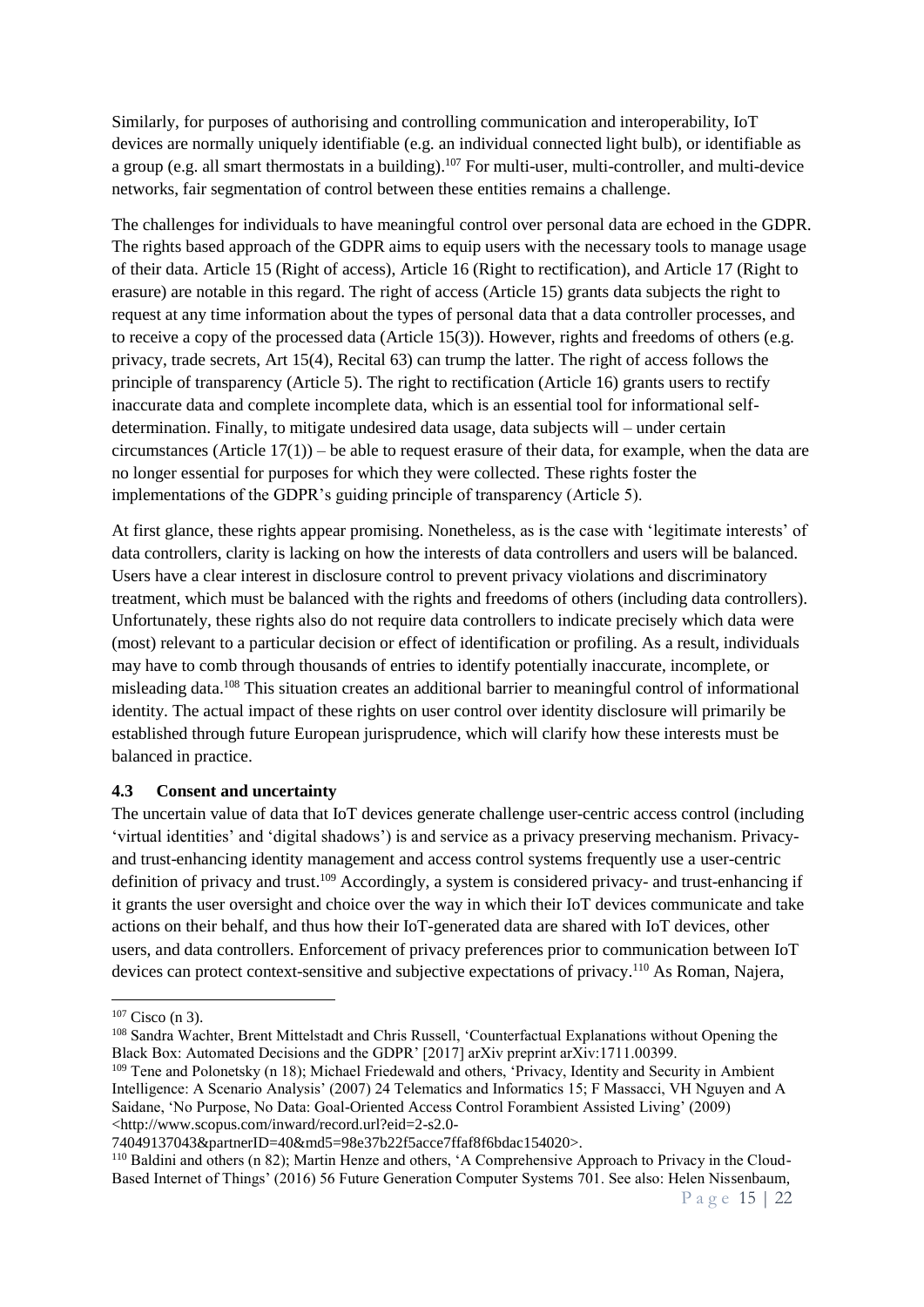and Lopez argue that effective permissions for communication, data sharing, and processing must in some way reflect the preferences and interests of the user. 111

Several approaches to user-centric access control were noted in the reviewed literature. Privacy by design seeks to provide users with tools to oversee and control how they generate and share data from IoT devices and services.<sup>112</sup> Dynamic consent tools already exist to allow granular control over data access.<sup>113</sup> Another example is a 'privacy coach': an RFID reader embedded in a mobile phone that scans an object and downloads its privacy policy, then compares it to the user's privacy preferences and provides a recommendation about whether the device meets the user's requirements, and thus whether it should be used.<sup>114</sup>

As argued above, IoT identification technologies enable linkage of user profiles, and unpredictable inferences. <sup>115</sup> If a user's network-specific virtual identity is linked back to the user's other virtual, digital or legal identities, fragmentation of identity fails as a privacy preserving mechanism. Users may be unaware of the scope and granularity of their data, and its potential value and inferences that can be drawn from it, as well as the extent to which their data are accessible to third parties outside the context or purpose for which it was created.<sup>116</sup> The uncertain risks accompanying identification technologies, coupled with the conflicting need for users to make an informed choice when setting access permissions (or, at a higher level, choosing to use an IoT device or service in the first place), undermines the actual protection that user-centric identity management and access controls can offer. Communicating this uncertainty to users remains an outstanding challenge for IoT controllers seeking informed consent. 117

If the uncertainty of inferential analytics prevents users from making an informed choice when adopting and using an IoT system (including setting subjective privacy-preserving access permissions), informed consent may be infeasible. The capacity of data subjects to freely consent will further be challenged if they cannot fully understand the scope due to the complexity of privacy policies.<sup>118</sup> Tene and Polenetsky<sup>119</sup> argue that the term 'privacy policy' is misleading, since users may believe that data controllers want to protect their privacy and not share their data, when in fact these policies serve as liability disclaimer.

<sup>&#</sup>x27;Privacy as Contextual Integrity' (Social Science Research Network 2004) SSRN Scholarly Paper ID 534622 <http://papers.ssrn.com/abstract=534622> accessed 12 March 2013.

<sup>111</sup> SI Ahamed, N Talukder and Md M Haque, 'Privacy Challenges in Context-Sensitive Access Control for Pervasive Computing Environment' (2007) <http://www.scopus.com/inward/record.url?eid=2-s2.0-50249180369&partnerID=40&md5=da4e8dd7956060a59a64ebf6dac97ecf>.

<sup>&</sup>lt;sup>112</sup> Roman, Najera and Lopez (n 17).

<sup>113</sup> ibid; Jane Kaye and others, 'Dynamic Consent: A Patient Interface for Twenty-First Century Research Networks' (2015) 23 European Journal of Human Genetics 141.

<sup>114</sup> Gerben Broenink and others, 'The Privacy Coach: Supporting Customer Privacy in the Internet of Things' [2010] arXiv:1001.4459 [cs] <http://arxiv.org/abs/1001.4459> accessed 7 July 2017.

<sup>&</sup>lt;sup>115</sup> Mittelstadt and Floridi (n 36); Vries (n 72); Eskens (n 13).

<sup>116</sup> danah boyd and Kate Crawford, 'Critical Questions for Big Data: Provocations for a Cultural, Technological, and Scholarly Phenomenon' (2012) 15 Information Communication & Society 662; Kerstin Denecke and others, 'Ethical Issues of Social Media Usage in Healthcare' (2015) 10 IMIA Yearbook of Medical Informatics 137; Brent Mittelstadt, 'Ethics of the Health-Related Internet of Things: A Narrative Review' (2017) 19 Ethics and Information Technology 157.

<sup>117</sup> Joshua Fairfield and Hannah Shtein, 'Big Data, Big Problems: Emerging Issues in the Ethics of Data Science and Journalism' (2014) 29 Journal of Mass Media Ethics 38; Peppet (n 58).

<sup>118</sup> Peppet (n 58) 148.

<sup>119</sup> Tene and Polonetsky (n 18).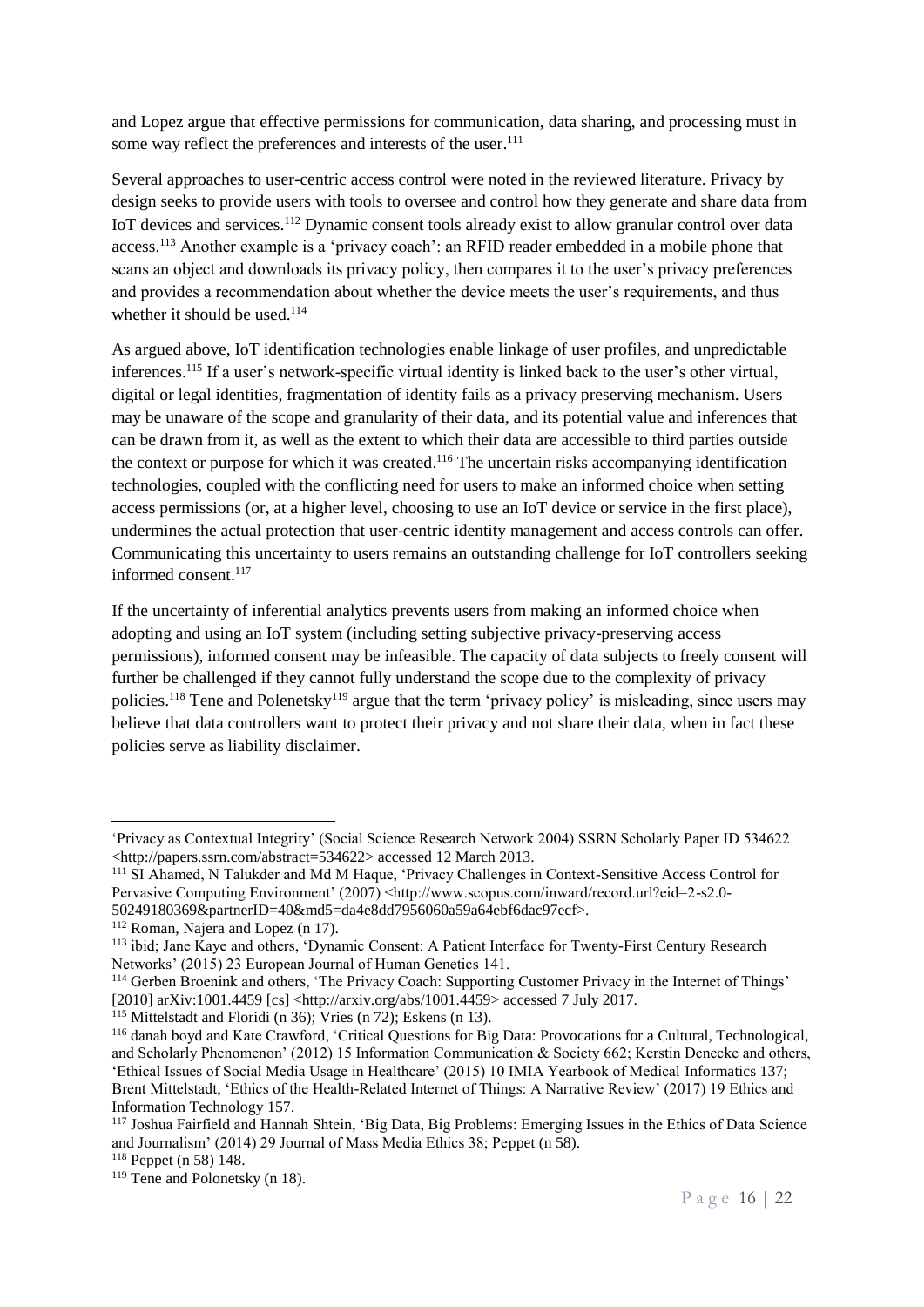Access permissions can be set in many ways. Users can express high-level preferences, which are automatically translated into granular, device- or user-specific permissions. Trust-based access control schemes<sup>120</sup> can, for example, calculate a trust score and assign permissions based on the score. For example, in the fuzzy trust based access control scheme design by Mahalle et al., a trust score is generated based on experience, knowledge, and recommendations from other IoT nodes. These factors are linked to a user's assessment of trust, and thus her choice to grant communication with the node. More explicit embedding of user preferences in setting access permissions is also possible; rolebased access control schemes can, for example, give users explicit granular control over permissions.

For access control schemes that enhance user privacy and trust, the specifics of how permissions are set are irrelevant for our current purposes. Rather, what matters is the user-centric conception of privacy and trust that is implicit or explicit in such schemes. Schemes enhance privacy or trust when permissions and authorizations reflect a user's subjective preferences and interests.<sup>121</sup> It follows that the actual protection that such schemes offer depends upon the quality of a user's choice in setting high- or low-level permission preferences. Similar to informed consent, user-centric models are only effective to that extent that users are able to express their interests related to privacy and trust, are informed of the potential risks of permitting communication or data sharing between IoT nodes, and are made aware of downstream risks resulting from these actions.

In relation to privacy protection and informed consent, the GDPR will set new standards across Europe. Article 25 creates a general duty for data controllers to implement privacy by default and privacy by design mechanisms. This could also help to resolve the uncertainty of privacy invasive analytics and thus offer a better basis for informed consent. If the user is assured that privacy will be protected by default, the user can make an informed choice as the potential privacy consequences become foreseeable. The specific measures required will depend on the circumstances. Article 25 states that data controllers need to take "state of the art, the cost of implementation and the nature, scope, context and purposes of processing as well as the risks of varying likelihood and severity for rights and freedoms of natural persons" into account when personal data are processed. General principles (reflected in Article 5) must also govern technical and organisational measures, such as data minimisation, storage and purpose limitations. Each measure faces implementation barriers. The 'data maximalism' reflected in the IoT's built-in reliance on vast data collection and sharing for personalised services suggests minimalism will be unlikely, or at least require significant trade-offs in terms of functionality. Data controllers may need to consider designing IoT services that, by default, require as little data as possible to operate. It may be necessary to 'start over' at the design phase, rather than just adopting current business practices, as perpetual storage and limitless re-purposing of collected data will directly conflict with the GDPR's guiding principles. However, a privacy by design approach, even if challenging, could help to increase user trust if data controllers are seen to protect their privacy by default.

Nonetheless, even if privacy by default and privacy by design mechanisms are implemented, the problem of uncertainty remains for informed consent mechanisms. Unforeseen inferences can be routinely drawn,<sup>122</sup> even if privacy is otherwise protected (e.g. via encryption or pseudonymisation). To inform about the potential risks of data collection, the GDPR has created higher standards relating to informed consent (Article 7) and notification duties (Article 13-14). In addition to the need to

<sup>120</sup> PN Mahalle and others, 'A Fuzzy Approach to Trust Based Access Control in Internet of Things', *Wireless VITAE 2013* (2013).

<sup>&</sup>lt;sup>121</sup> Ahamed, Talukder and Haque (n 111); Broenink and others (n 114).

 $122$  Burrell (n 86).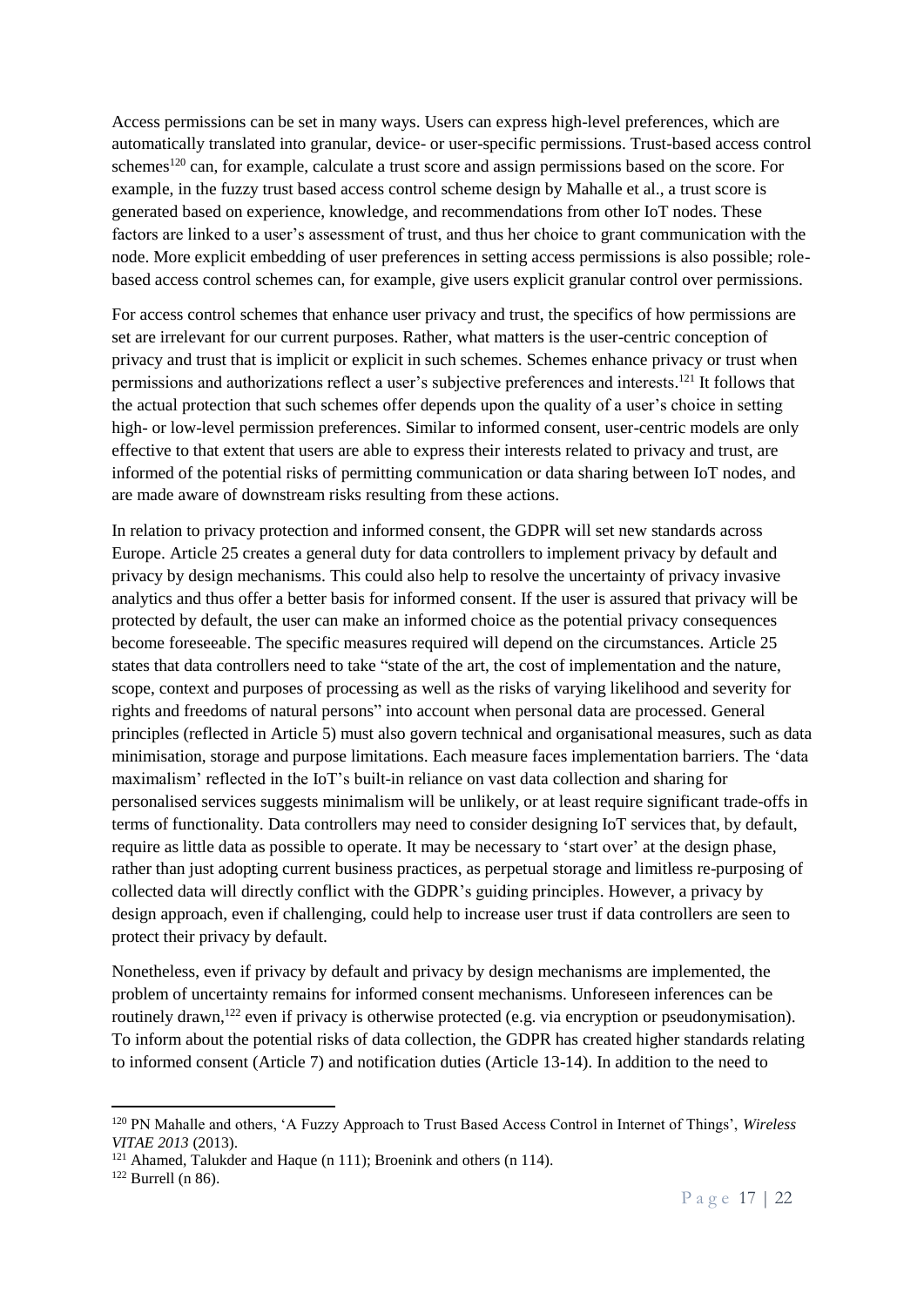communicate the possible risks of data processing in "in an intelligible and easily accessible form, using clear and plain language" (Article 7(2)), Article 7 also aims to prevent excessive data collection. As Article 7(4) states, the assessment of whether consent was freely giving will also depend on whether "personal data that is not necessary for the performance of that contract" was part of consent. Excessive data collection can thus render consent invalid. A similar constraint is found in Article 13(2)(e), which explains that prior to data collection, the controller must state "whether the provision of personal data is a statutory or contractual requirement, or a requirement necessary to enter into a contract, as well as whether the data subject is obliged to provide the personal data and of the possible consequences of failure to provide such data." This provision creates a legal requirement to minimise excessive data collection despite existing tendencies towards data maximalism. The concerns against excessive data collection are also reflected in the Art 29 Working Party's guidelines on consent<sup>123</sup> that promote granular and customised consent to readjust the power asymmetry between data controllers and data subjects, and to move away from the current "take it or leave it" approach. Finally, long and complicated privacy notices have proven to be ineffective, as users often do not read them. The GDPR might improve the situation as Art 12(7) explains that "The information to be provided to data subjects pursuant to Articles 13 and 14 may be provided in combination with standardised icons in order to give in an easily visible, intelligible and clearly legible manner a meaningful overview of the intended processing." This makes it clear that the new framework prefers short text with icons over long privacy statements. A similar view is reflected in Art 12(8), which states that the European Commission is tasked to develop standardised icons. Art 13 and 14 thus aim to make users immediately aware of the intended data collection without expecting users to read elaborate privacy notices.

#### **4.4 Honesty, trust, and transparency**

Identity management aims to establish and maintain trust between objects and users in the IoT.<sup>124</sup> Trust relationships for sharing data can be defined at a device-to-device, device-to-user, and deviceto-controller level, with permissions attached to the identity of specific devices, users, and controllers. Trust between objects refers to authentication prior to communication and data access. Prevention of unauthorised objects and users from accessing a system can enhance confidentiality, and thus increase user trust. 125

In contrast, trust between users and objects addresses user perceptions and impressions of control. Users often believe that trust is a prerequisite for systems to be privacy enhancing.<sup>126</sup> According to Yan et al., user "trust is a complicated concept with regard to the confidence, belief, and expectation

<sup>&</sup>lt;sup>123</sup> Art 29 Working Party, 'Guidelines on Consent under Regulation 2016/679, 17/EN WP25; Adopted on 28 November 2017' <https://iapp.org/media/pdf/resource\_center/wp29\_consent-12-12-17.pdf> accessed 4 February 2018.

<sup>&</sup>lt;sup>124</sup> C Perera and others, 'Context Aware Computing for The Internet of Things: A Survey' (2014) 16 IEEE Communications Surveys Tutorials 414.

 $125$  Sicari and others (n 4).

<sup>&</sup>lt;sup>126</sup> S Chakraborty, H Choi and MB Srivastava, 'Demystifying Privacy in Sensory Data: A QoI Based Approach' (2011) <http://www.scopus.com/inward/record.url?eid=2-s2.0-

<sup>79958057222&</sup>amp;partnerID=40&md5=e907b7a413b53870811659ac9d8b0682>; U Rashid, H Schmidtke and N Woo, 'Managing Disclosure of Personal Health Information in Smart Home Healthcare' (2007) <http://www.scopus.com/inward/record.url?eid=2-s2.0-

<sup>38149103634&</sup>amp;partnerID=40&md5=6e8a9a957ac835d8d2ce6949be2b3a71>; Kai Wang and others, 'Pervasive and Trustworthy Healthcare', *Advanced Information Networking and Applications - Workshops, 2008. AINAW 2008. 22nd International Conference on* (2008); Sicari and others (n 4).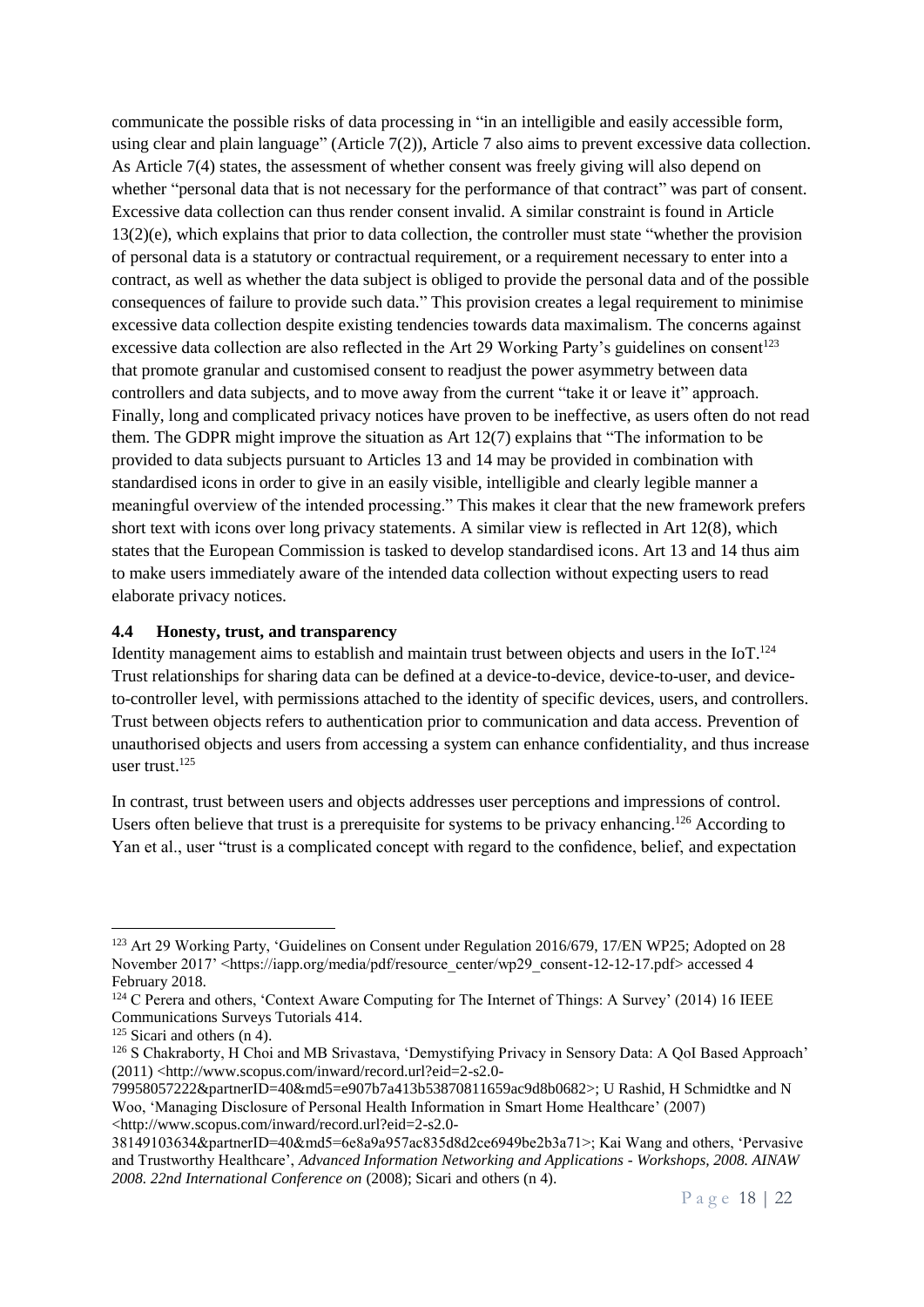on the reliability, integrity, security, dependability, ability, and other characters of an entity."<sup>127</sup> To achieve trust in an IoT system, developers must demonstrate how they plan to mitigate the significant legal and ethical risks associated with their devices. Developers often currently fail to demonstrate compliance with data protection rules, for example through accreditation programmes.<sup>128</sup>

Processing data in a way that complies with user's rights and expectations can enhance user trust.<sup>129</sup> Perceptions of being watched,<sup>130</sup> helplessness, and external control can impact on adoption of IoT.<sup>131</sup> To combat these perceptions, Roman et al. argue that users must be helped to retain control and oversight with "tools that accurately describe all their interactions so that they can form an accurate mental map of their virtual surroundings."<sup>132</sup> Weber and Weber also suggest that "individuals should be able to disconnect from their networked environment at any time."<sup>133</sup> Scholars have proposed comparable opt-out options for profiling practices. 134

Similarly, Weber argues that transparency plays an essential role in increasing users' trust and suggests several steps to increase transparency:

*"Provide information about the intended collection, storage and/or data processing; provide an overview of what personal data have been disclosed to what data controller under which policies; provide online access to the personal data and how they have been processed; and provide counter profiling capabilities helping the user to anticipate how their data match relevant group profiles, which may affect future opportunities or risks." 135*

The European Data Protection Supervisor has similarly argued that transparency is key to ensure that users are aware of data collection and processing.<sup>136</sup> The European Commission has taken a related position, arguing that increased trust can be achieved through compliance with data protection and cybersecurity law, and implementation of transparency tools, privacy-enhancing technologies, and safeguards against profiling and monitoring.<sup>137</sup> These actions are essential since key challenges facing the IoT are "security, liability, privacy and data protection." 138

<sup>&</sup>lt;sup>127</sup> Zheng Yan, Peng Zhang and Athanasios V Vasilakos, 'A Survey on Trust Management for Internet of Things' (2014) 42 Journal of Network and Computer Applications 120.

<sup>&</sup>lt;sup>128</sup> Kit Huckvale and others, 'Unaddressed Privacy Risks in Accredited Health and Wellness Apps: A Cross-Sectional Systematic Assessment' (2015) 13 BMC Medicine 214.

 $129$  Sicari and others (n 4).

<sup>130</sup> S Welsh and others, 'Big Brother Is Watching You - The Ethical Implications of Electronic Surveillance Measures in the Elderly with Dementia and in Adults with Learning Difficulties' (2003) 7 Aging and Mental Health 372.

<sup>&</sup>lt;sup>131</sup> Roman, Najera and Lopez (n 17).

 $132$  ibid.

<sup>133</sup> Rolf H Weber and Romana Weber, *Internet of Things: Legal Perspectives*, vol 49 (Springer Science & Business Media 2010) 39.

<sup>134</sup> Alan Rubel and Kyle ML Jones, 'Student Privacy in Learning Analytics: An Information Ethics Perspective' (Social Science Research Network 2014) SSRN Scholarly Paper ID 2533704

<sup>&</sup>lt;http://papers.ssrn.com/abstract=2533704> accessed 22 July 2015; Mireille Hildebrandt, 'Who Needs Stories If You Can Get the Data? ISPs in the Era of Big Number Crunching' (2011) 24 Philosophy & Technology 371; Mittelstadt, 'Ethics of the Health-Related Internet of Things' (n 116).

<sup>&</sup>lt;sup>135</sup> Rolf H Weber, 'Internet of Things: Privacy Issues Revisited' (2015) 31 Computer Law & Security Review 618, 625; similarly, Tene and Polonetsky (n 18).

<sup>136</sup> European Commission, 'Radio Frequency Identification (RFID) in Europe: Steps towards a Policy Framework' (n 60).

<sup>137</sup> European Commission, 'Commission Staff Working Document: Advancing the Internet of Things in Europe'  $(n 2)$  28–29.

 $138$  ibid 30.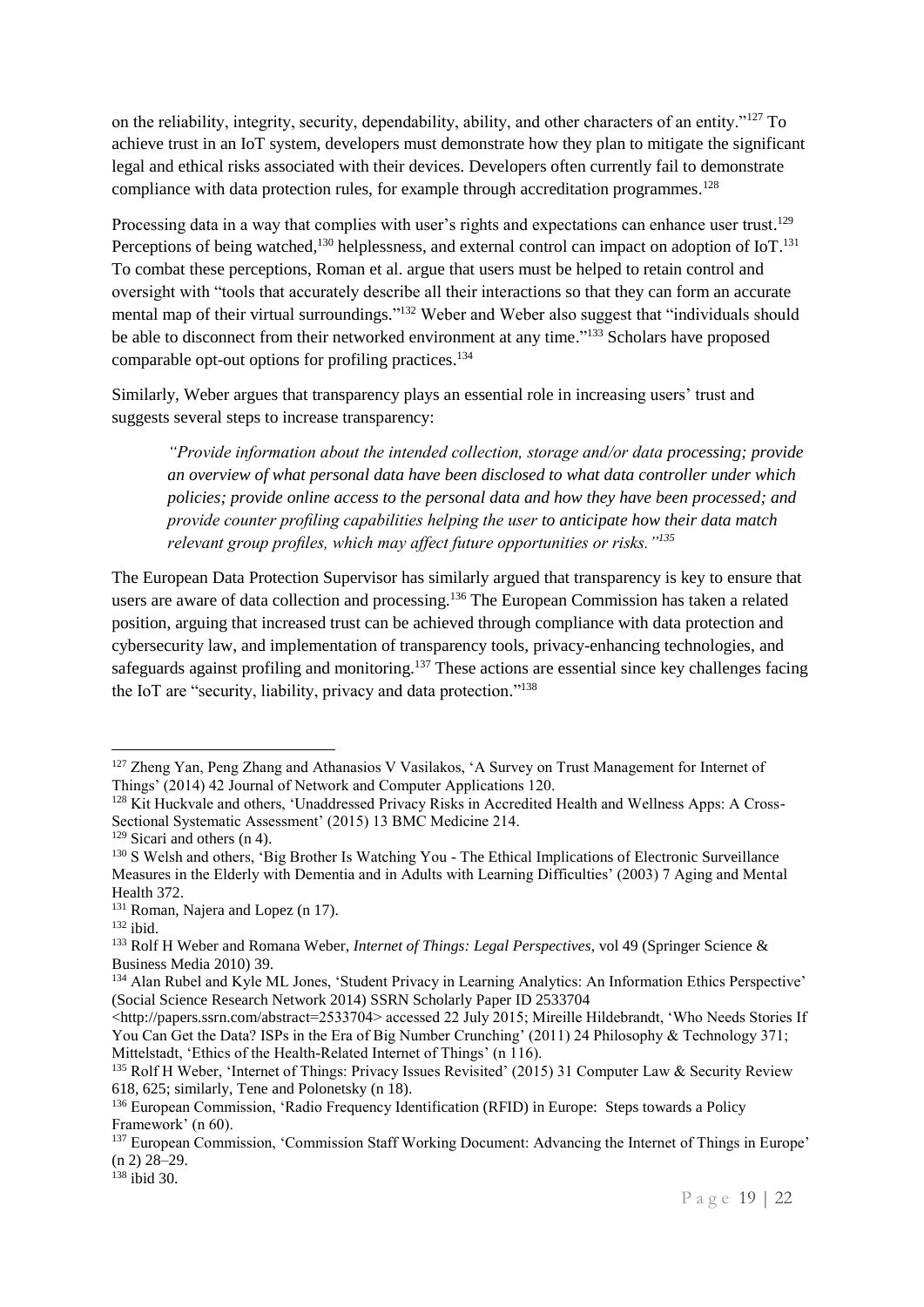The GDPR has several provisions that enhance trust and transparency. Data controllers will need to carry out a data protection impact assessment (DPIA) (Article 35) if they, for example, use new technologies, such as profiling methods. DPIA's can be useful to increase user trust, especially if they are published publicly, as recommended by the Article 29 Working Party.<sup>139</sup> Ideally, a DPIA should evaluate the associated risks of data processing and propose solutions to mitigate identified risks.

Further, Article 13(2)(f) and 14(2)(g) aim to inform data subjects about the "the existence of automated decision-making, including profiling, referred to in Article 22(1) and (4) and, at least in those cases, meaningful information about the logic involved, as well as the significance and the envisaged consequences of such processing for the data subject." These provisions are intended to empower data subjects to evaluate the risks when algorithmic methods are used prior to data processing (Art12(7)), e.g. via privacy statements on webpages.<sup>140</sup> This is also reflected in the Art 29 Working Party's guidelines on transparency<sup>141</sup> as they state "Recital 39 stipulates, amongst other things, that data subjects should be "made aware of the risks, rules, safeguards and rights in relation to the processing of personal data and how to exercise their rights in relation to such processing". For all of these reasons, WP29's position is that data controllers should provide the information to data subjects well in advance of the stipulated time limits." The guidelines suggest that data subjects should be made aware of the risks of profiling as soon as possible to enable them to exercise their rights. However, it is uncertain whether notification alone can achieve this goal. The functionality of machine learning and the unpredictability of inferences drawn from large data sets can be difficult to understand for lay people as well as experts. Given that Article 12(7) states that the information in Article 13-14 can be provided with icons, the intended level of sophistication for the information provided appears to be low. It is thus questionable whether the notification duties will provide data subject with meaningful understanding of the risks of machine learning. The same holds true for the DPIA, as possible risks of machine learning might not be anticipated or anticipatable.

The GDPR also relates trust to cybersecurity standards. Having a secure system meeting at least recognised minimal standards can increase user trust. To this end, Article 5 defines the general principle of integrity and confidentiality. Likewise, Articles 33-34 describe how data controllers must react to data breaches. In case of a breach, controllers must inform the Supervisory Authority within 72 hours. <sup>142</sup> In cases of breaches posing a high-risk data controllers have to inform the data subjects. Each of these provisions can contribute to transparency and a trusting relationship between users and IoT device and service providers. However, as notification is only required in the case of 'high risk' breaches, how this threshold is defined generally and in specific contexts or use sectors will have significant impact on the actual protection offered to IoT users.

## **5 Conclusion**

<u>.</u>

IoT devices<sup>143</sup> collect vast amounts of data and offer greater insight into the lives of users. To link these insights and services together, the IoT requires unique user and device identities to deliver

<sup>141</sup> Art 29 Wokring Party, 'Guidelines on Transparency under Regulation 2016/679; 17/EN WP260' <https://iapp.org/media/pdf/resource\_center/wp29-transparency-12-12-17.pdf> accessed 4 February 2018. <sup>142</sup> Unless the data breach is unlikely to result in a risk to the rights and freedoms of natural persons.

<sup>139</sup> Article 29 Data Protection Working Party, 'Guidelines on Automated Individual Decision-Making and Profiling for the Purposes of Regulation 2016/679' (2017) 17/EN WP 251

<sup>&</sup>lt;http://www.hldataprotection.com/files/2017/10/20171013\_wp251\_enpdf.pdf> accessed 22 October 2017; Article 29 Data Protection Working Party, 'Guidelines on Data Protection Impact Assessment (DPIA) and Determining Whether Processing Is "Likely to Result in a High Risk" for the Purposes of Regulation 2016/679' (2017) 17/EN WP 248.

<sup>140</sup> Wachter, Mittelstadt and Russell (n 108).

 $143$  Peppet (n 58).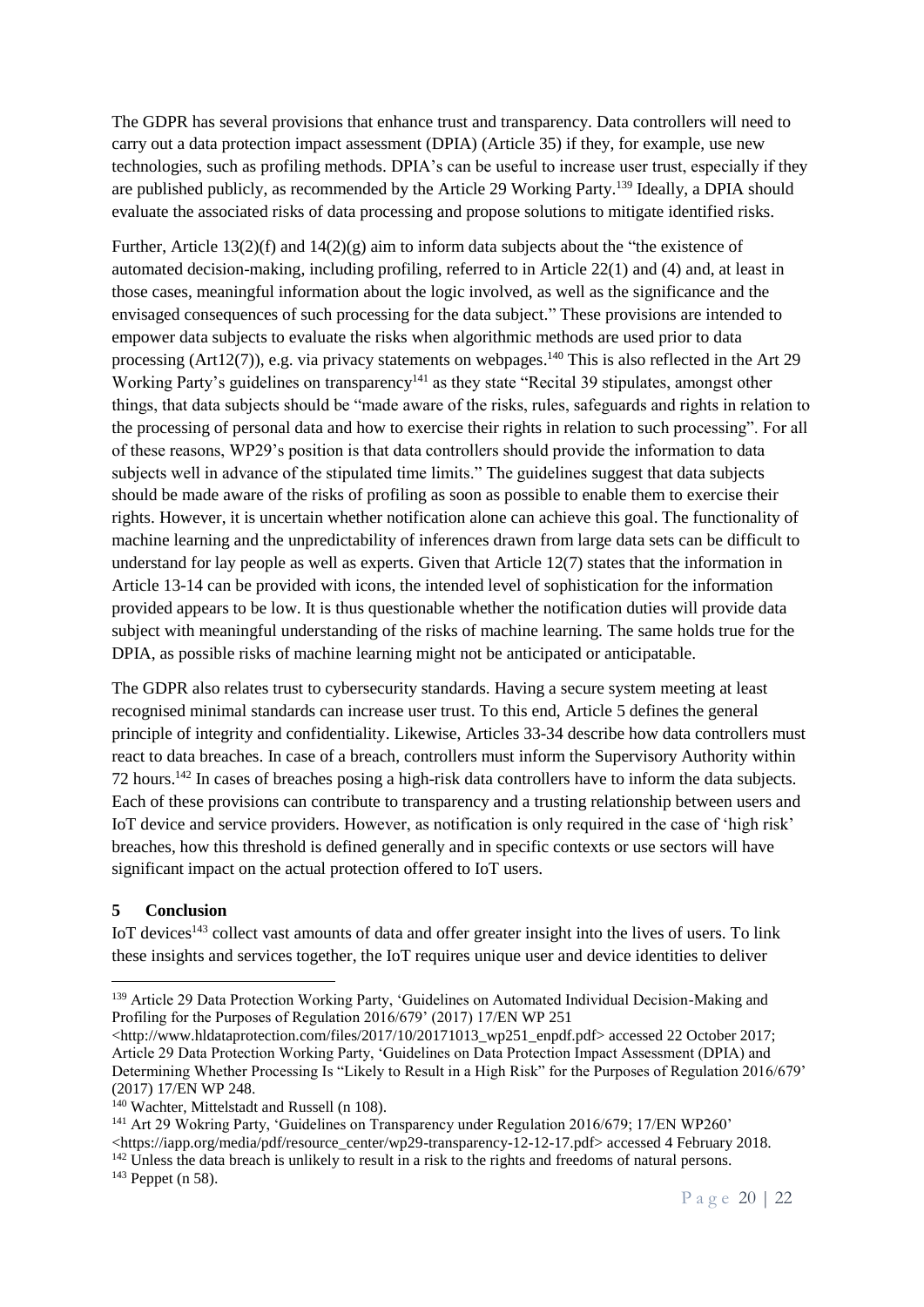linked and personalised databases and services for users, or a 'seamless' user experience. A fundamental tension exists between two forces in IoT systems: user privacy on the one hand, and identification technologies used to link and personalise services on the other. The collected data and monitoring facilitates the creation of profiles that lead to inferences and predictions about users. Sensor fusion (linking datasets from different devices) provides ever more detailed insight about user's private lives, and to make assumptions and predictions of their behaviour.

Linkage between IoT objects and services can inadvertently contribute to discriminatory profiling.<sup>144</sup> Third parties with whom the data are shared (insurance companies, employers and police) can use the data in combination with their own datasets for purposes not intended when the data was collected, or consented to by the user. Such linkage is problematic since IoT systems are built on the idea of connectivity and data sharing, hence these risks are intrinsic to IoT systems. These problems are aggravated when complex and inscrutable algorithmic systems and machine learning are used to analyse the data. Discrimination and other harmful consequences can also result from access by unauthorised third parties. The impossibility of anonymising the collected data and the risks of cyberattacks enable adversaries to use the data and the created profiles for their harmful purposes. As these characteristics of the IoT suggest, the key challenges to increase user trust and protecting privacy in IoT systems are security, privacy, data protection, profiling, and discrimination.

Thankfully, the GDPR can help to alleviate some of these risks, since data protection and privacy are primary concerns of IoT systems. Data controllers must take all reasonable steps to protect user privacy, and in particular those required by the GDPR (e.g. privacy by design and privacy by default). However, to minimise the privacy impact of the conflicts between data protection principles and identification in the IoT, the aforementioned GDPR standards urgently require further specification and implementation into the design and deployment of IoT technologies. Transparency and awareness of the possible risks and consequences of the IoT is key for users to make an informed decision if they want to use these services. Rather than pretending the problems will never occur and that privacy will always be protected, transparency and honesty about the risks that IoT pose is essential going forward.

## **Acknowledgements**

The author is indebted to Dr. Mariarosaria Taddeo and Dr. Brent Mittelstadt of the University of Oxford, and the "Ethics, Privacy, and Trust in IoT" workshop participants who provided invaluable feedback during preparation of the manuscript. The author would also like to thank the EPSRC for the funding provided to the PETRAS consortium which made preparation of this article possible. Finally, the author would like to thank the anonymous reviewer whose feedback improved the quality of the work greatly.

### **Funding**

<u>.</u>

This article is a deliverable of the Privacy-Enhancing and Identification-Enabling Solutions for IoT (PEIESI) project, part of the PETRAS Internet of Things research hub. PETRAS is funded by the Engineering and Physical Sciences Research Council (EPSRC), grant agreement no. EP/N023013/1. The EPSRC played no role in study design; in the collection, analysis and interpretation of data; in the writing of the report; and in the decision to submit the article for publication.

<sup>&</sup>lt;sup>144</sup> Wachter, Mittelstadt and Floridi (n 94).